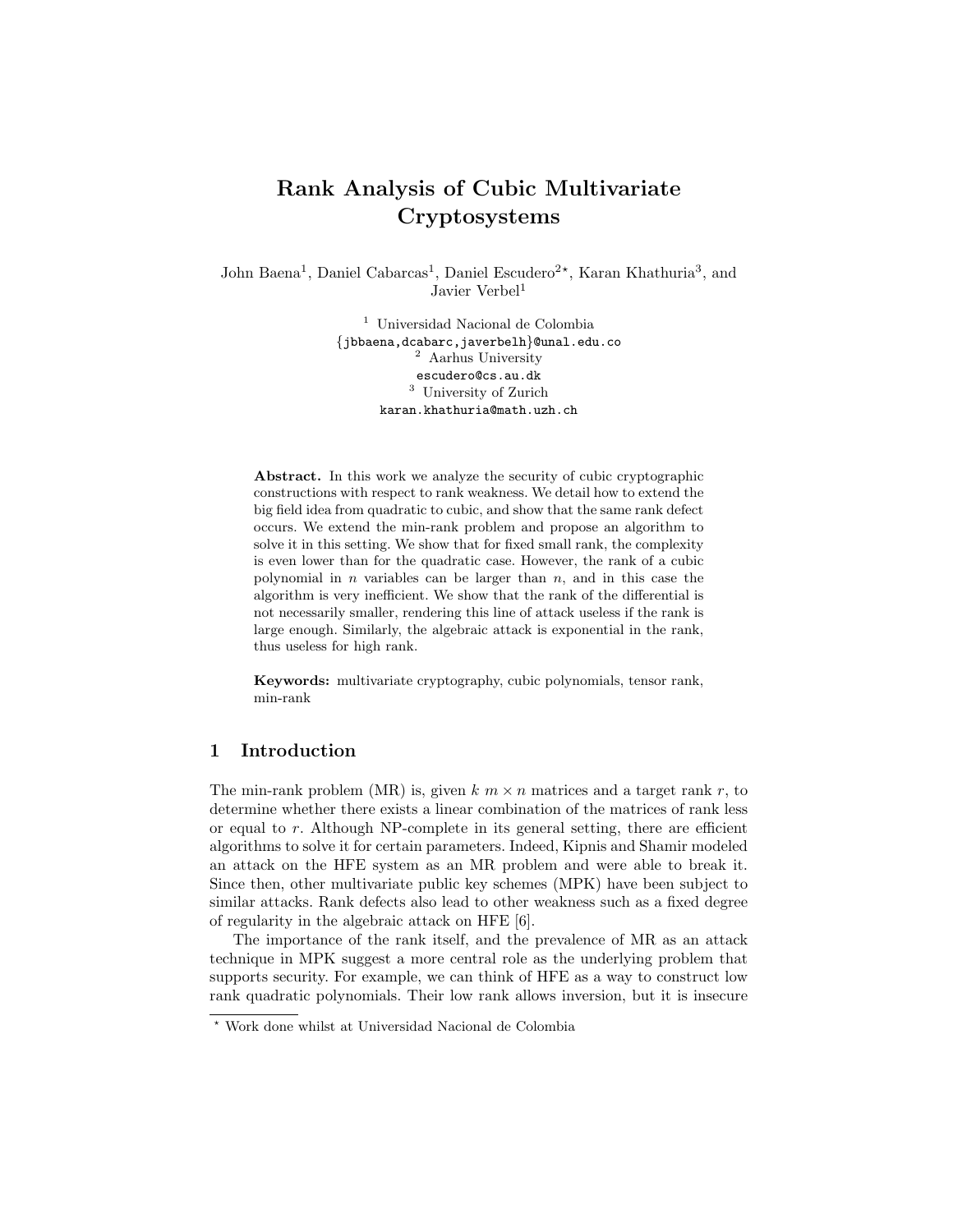because the same low rank is preserved as a linear combination of the public key which can be efficiently solved through the Kipnis-Shamir modeling (KS) of MR.

Although the MR problem is stated for two-dimensional matrices, it can be naturally extended to d-dimensional matrices. It is particularly interesting to analyze it for three-dimensional matrices, since rank problems become much harder there. For example, simply determining the rank of a matrix is difficult for three-dimensional matrices, and it is not even known the maximum possible rank a matrix may have (see e.g. [15]).

Three-dimensional matrices lead to cubic polynomials. They are less common than quadratic polynomials in MPKs for two reasons. First, they are larger thus less efficient than quadratics. But more important, if  $f$  is cubic, its differential  $Df_{\mathbf{a}}(\mathbf{x}) := f(\mathbf{x} + \mathbf{a}) - f(\mathbf{x}) - f(\mathbf{a})$  is a quadratic map that preserves some of the properties of  $f$ . Thus, it is possible to extend rank analysis techniques from quadratics to cubics targeting the differential, c.f. [26]. Yet one important question remains open: Is this a general property of any cubic map that dooms any such construction? In this paper we address this question, by taking a general perspective not focused on a particular construction.

## 1.1 Our Contribution

In order to close the knowledge gap, we gather the appropriate literature to frame the discussion of the rank of cubic polynomials. We use the language of tensors that allows for very natural extensions of key concepts from two to d-dimensional matrices.

We extend the MR problem to three-dimensional matrices and we propose two ways to solve it, which naturally extend the KS modeling. Interestingly, if the rank is small, the complexity is even lower than for the quadratic case. However, the rank of a cubic polynomial in n variables can be larger than  $n$ , and in this case the attack is very inefficient.

We also discuss the relevance of two other typical lines of attack for MPK in the context of cubic low rank polynomials, namely the algebraic and differential attacks. We show that the rank of the differential is not necessarily much smaller than the rank of the cubic polynomial, rendering this line of attack inefficient if the rank is large enough. Similarly, the algebraic attack is exponential in the rank, thus useless for high rank.

Although our approach is general, we provide a detailed example. We show how to efficiently construct cubic polynomials over a finite field from a weight three polynomial over a field extension, extending the so called big field idea. And then, we show that the rank is preserved by this construction in the sense that, a low rank core polynomial leads to a set of cubic polynomials with a low rank linear combination.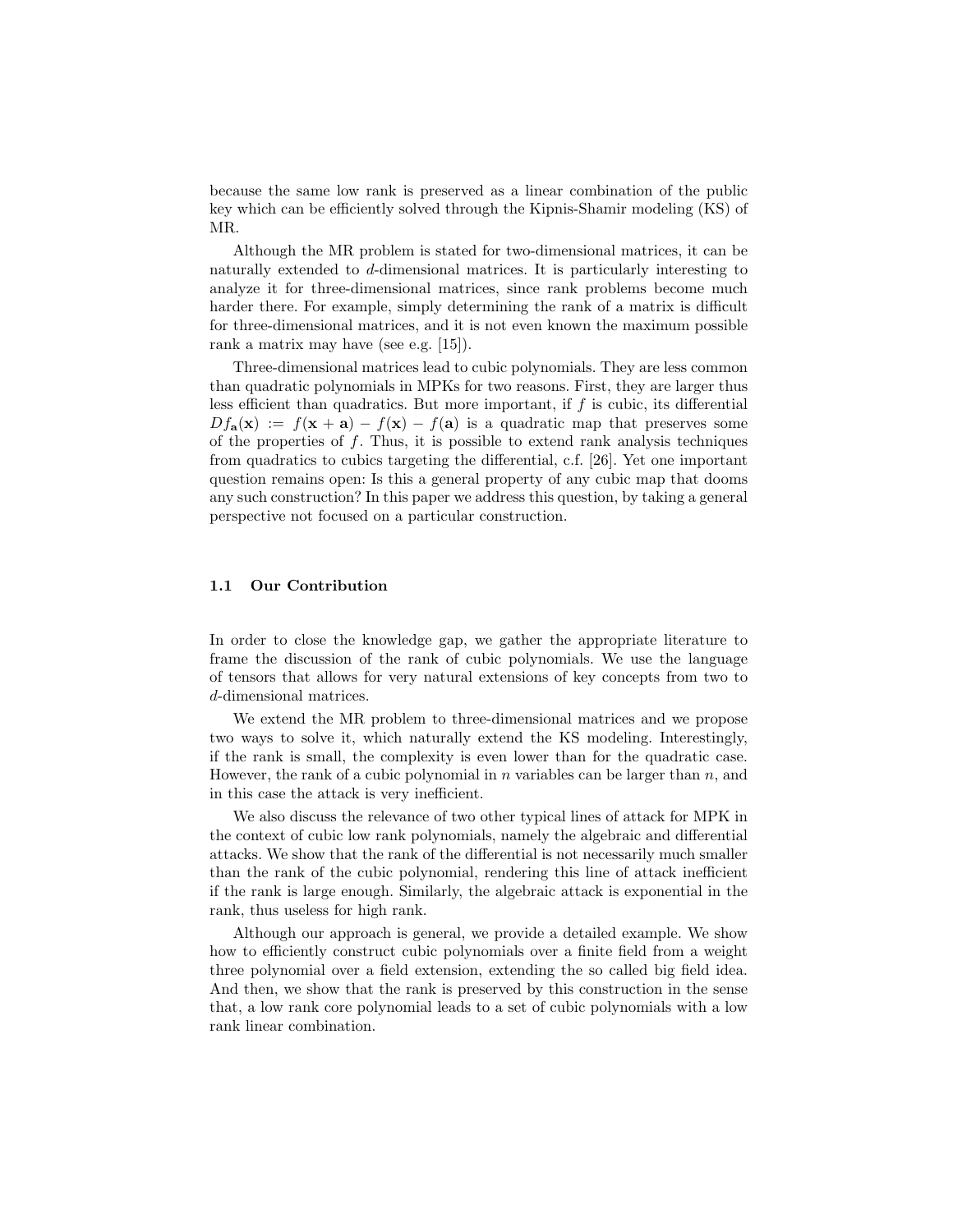### 1.2 Related Work

In [26] and [25], Moody, Perlner, and Smith-Tone do a rank analysis of the cubic ABC scheme [7]. They expose a subspace differential invariant extending the ideas used in the quadratic case [24]. They show that the MR attack used in [24] can be adapted to this cubic case.

Their work avoids discussing the rank of cubic polynomials by focusing on the differentials. This is rewarding in the ABC case because of the band structure of the scheme. There are linear combinations of the public polynomials with a band structure (they show it for the second differential) whose rank is bounded (possibly by a factor of  $s^2$ ). The rank of some of their slices (or the second differential evaluated at some vectors as they show) drops by a square root factor to 2s. This allows an attack on cubic ABC even more efficient than on its quadratic counterpart.

For a good reason, they approach the MR problem by guessing kernel vectors instead of using the Kipnis-Shamir or minors modeling (see Section 2.4 for a discussion of these techniques). The subspace differential invariant allows a tight analysis of the efficiency of this approach.

# 2 Preliminaries

#### 2.1 Notation

Given a natural number n, the set  $\{1, \ldots, n\}$  is denoted by [n]. Let F be a finite field of order  $q$  which, unless explicitly stated, has characteristic different from 2 or 3. Vectors are denoted by bold letters, e.g. u, v, and they are treated as column vectors by default unless stated otherwise. The vector  $e_i$  denotes the *i*-th canonical vector, i.e. the vector whose only non-zero entry is the i-th one, which is equal to 1. The *i*-th entry of a vector **u** is denoted by  $u[i]$ , but sometimes we also use the non-bold version of the corresponding letter with subscript  $i: u_i$ . The space of all  $n \times m$  matrices is denoted by  $\mathbb{F}^{n \times m}$ . The entry of a matrix A indexed by  $(i, j)$  is denoted by  $A[i, j]$ . We use the notation  $A[i, \cdot]$  to refer to the *i*-th row of a matrix A (as a row vector), and  $A[\cdot, j]$  to refer to the j-th column of A (as a column vector). A three dimensional matrix of dimensions  $n \times m \times \ell$  is an array of elements in F indexed by tuples  $(i, j, k)$ , where  $1 \le i \le n, 1 \le j \le m$ and  $1 \leq k \leq \ell$ . The vector space of these three-dimensional matrices is denoted by  $\mathbb{F}^{n \times m \times \ell}$ , and the entry indexed by  $(i, j, k)$  in a matrix  $A \in \mathbb{F}^{n \times m \times \ell}$  will be denoted by  $A[i, j, k]$ . We denote by  $A[i, \cdot, \cdot]$  the two-dimensional matrix whose entry  $(j, k)$  is given by  $A[i, j, k]$ , and similarly for  $A[\cdot, j, \cdot]$  and  $A[\cdot, \cdot, k]$ . For  $\mathbf{u} \in \mathbb{F}^n$ and  $\mathbf{v} \in \mathbb{F}^m$ ,  $\mathbf{u} \otimes \mathbf{v}$  denotes the Kronecker product which we usually see as the matrix  $uv^{\dagger}$ .

# 2.2 Rank and Trilinear Forms

Let  $n, m, l$  be positive integers and let U, V and W be the vector spaces  $\mathbb{F}^n$ ,  $\mathbb{F}^m$  and  $\mathbb{F}^l$ , respectively. The rank of a matrix  $A \in \mathbb{F}^{n \times m}$  can be defined as the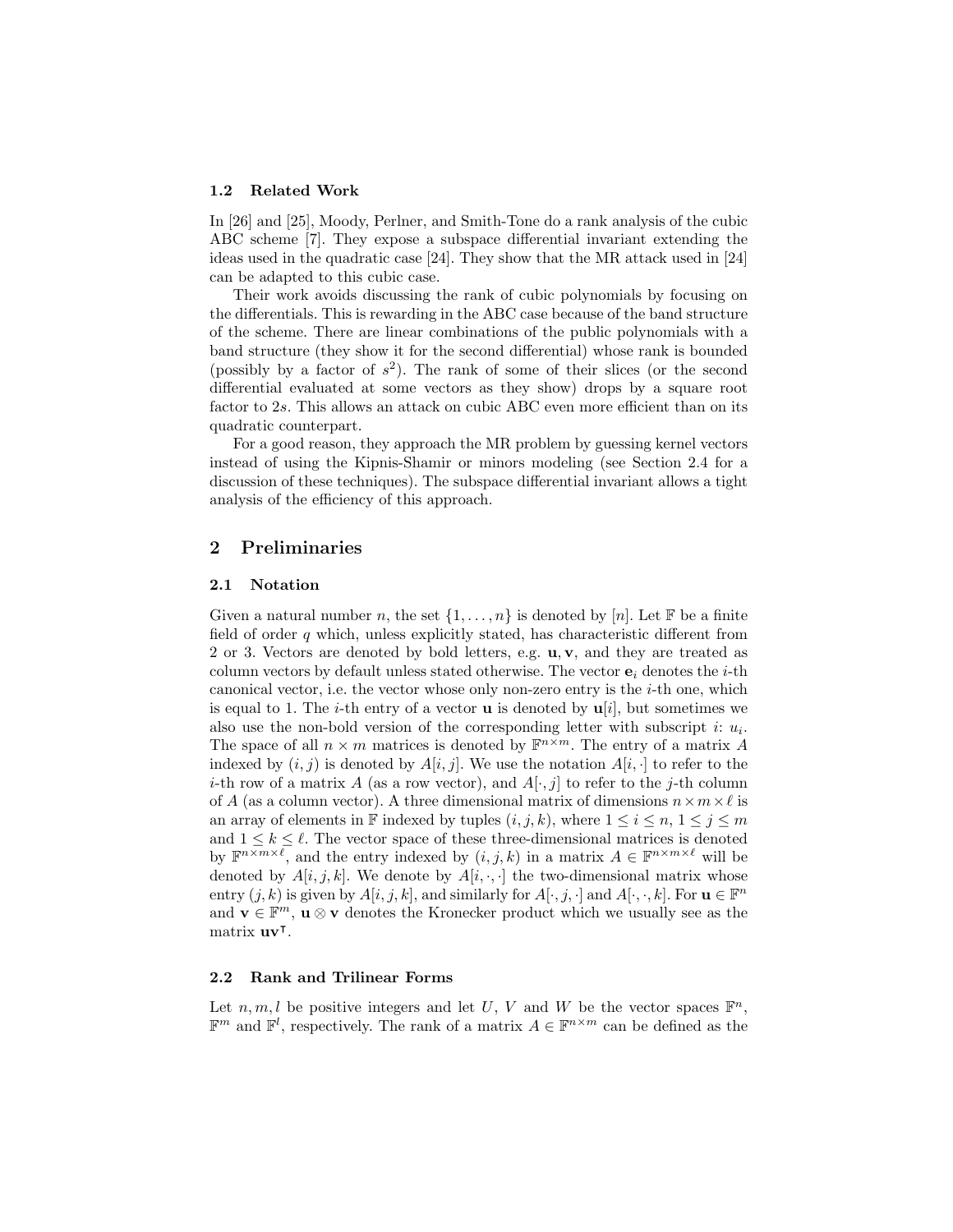minimum number of summands  $r$  required to write  $A$  as

$$
A=\sum_{i=1}^r \mathbf{u}_i\otimes \mathbf{v}_i,
$$

where  $u_i \in U$  and  $v_i \in V$  for all  $i = 1, \ldots, r$ . This definition of rank is more flexible than other definitions as it is independent of the number of dimensions so it can be extended to three-dimensional matrices as follows.

**Definition 1.** Let  $A \in \mathbb{F}^{n \times m \times \ell}$  be a three-dimensional matrix, we define the rank of  $A$  as the minimum number of summands  $r$  required to write  $A$  as

$$
A=\sum_{i=1}^r \mathbf{u}_i\otimes \mathbf{v}_i\otimes \mathbf{w}_i,
$$

where  $\mathbf{u}_i \in U$ ,  $\mathbf{v}_i \in V$  and  $\mathbf{w}_i \in W$  for all  $i = 1, \ldots, r$ . We denote this number  $bv$  Rank $(A)$ .

Let  $A \in \mathbb{F}^{n \times m \times \ell}$  be a three-dimensional matrix. Then clearly,  $\mathsf{Rank}(A) = 0$ if and only if A is zero (empty sum). For an arbitrary  $A \in \mathbb{F}^{n \times n \times n}$ , the maximal value that  $\textsf{Rank}(A)$  can attain is unknown. To our knowledge, the best known upper bound for the maximal value of  $\textsf{Rank}(A)$  is  $\lceil (3/4)n^2 \rceil$  (see [17, Theorem 7]).

A bilinear map  $B: U \times U \to \mathbb{F}$  is a map that is linear in each argument, so it can be written as

$$
B(\mathbf{x}, \mathbf{y}) = \mathbf{x}^\mathsf{T} A \mathbf{y} \tag{1}
$$

where  $A \in \mathbb{F}^{n \times n}$  is the matrix such that  $A[i, j] = B(\mathbf{e}_i, \mathbf{e}_j)$ .

A bilinear map B is symmetric if for all  $a, b \in U$  it holds that  $B(a, b) =$  $B(\mathbf{b}, \mathbf{a})$ , which is equivalent to A being symmetric.

Given a bilinear map  $B$  we can obtain a quadratic homogeneous polynomial  $f(\mathbf{x}) \in \mathbb{F}[\mathbf{x}]$  by defining  $f(\mathbf{x}) := B(\mathbf{x}, \mathbf{x})$ . Different bilinear maps can yield the same quadratic polynomial. Yet, symmetric bilinear maps are in bijection with the set of quadratic homogeneous polynomials. The symmetric bilinear map from a quadratic homogeneous polynomial f can be computed as  $B(\mathbf{x}, \mathbf{y}) :=$  $\frac{1}{2}(f(\mathbf{x} + \mathbf{y}) - f(\mathbf{x}) - f(\mathbf{y})).$ 

Similarly, a trilinear map  $T: U \times U \times U \to \mathbb{F}$  is a map that is linear in each argument. It can be written as

$$
T(\mathbf{x}, \mathbf{y}, \mathbf{z}) = \sum_{i,j,k \in [n]} x_i y_j z_k \cdot \alpha_{i,j,k}
$$

where  $\alpha_{i,j,k} := T(\mathbf{e}_i, \mathbf{e}_j, \mathbf{e}_k)$ . Let  $A \in \mathbb{F}^{n \times n \times n}$  be such that  $A[i, j, k] = \alpha_{i,j,k}$ . We say that T is symmetric if for all  $a, b, c \in U$ , it is invariant under any permutation of the indices, i.e.

$$
T(\mathbf{a}, \mathbf{b}, \mathbf{c}) = T(\mathbf{a}, \mathbf{c}, \mathbf{b}) = T(\mathbf{b}, \mathbf{a}, \mathbf{c}) = T(\mathbf{c}, \mathbf{a}, \mathbf{b}) = T(\mathbf{b}, \mathbf{c}, \mathbf{a}) = T(\mathbf{c}, \mathbf{b}, \mathbf{a}),
$$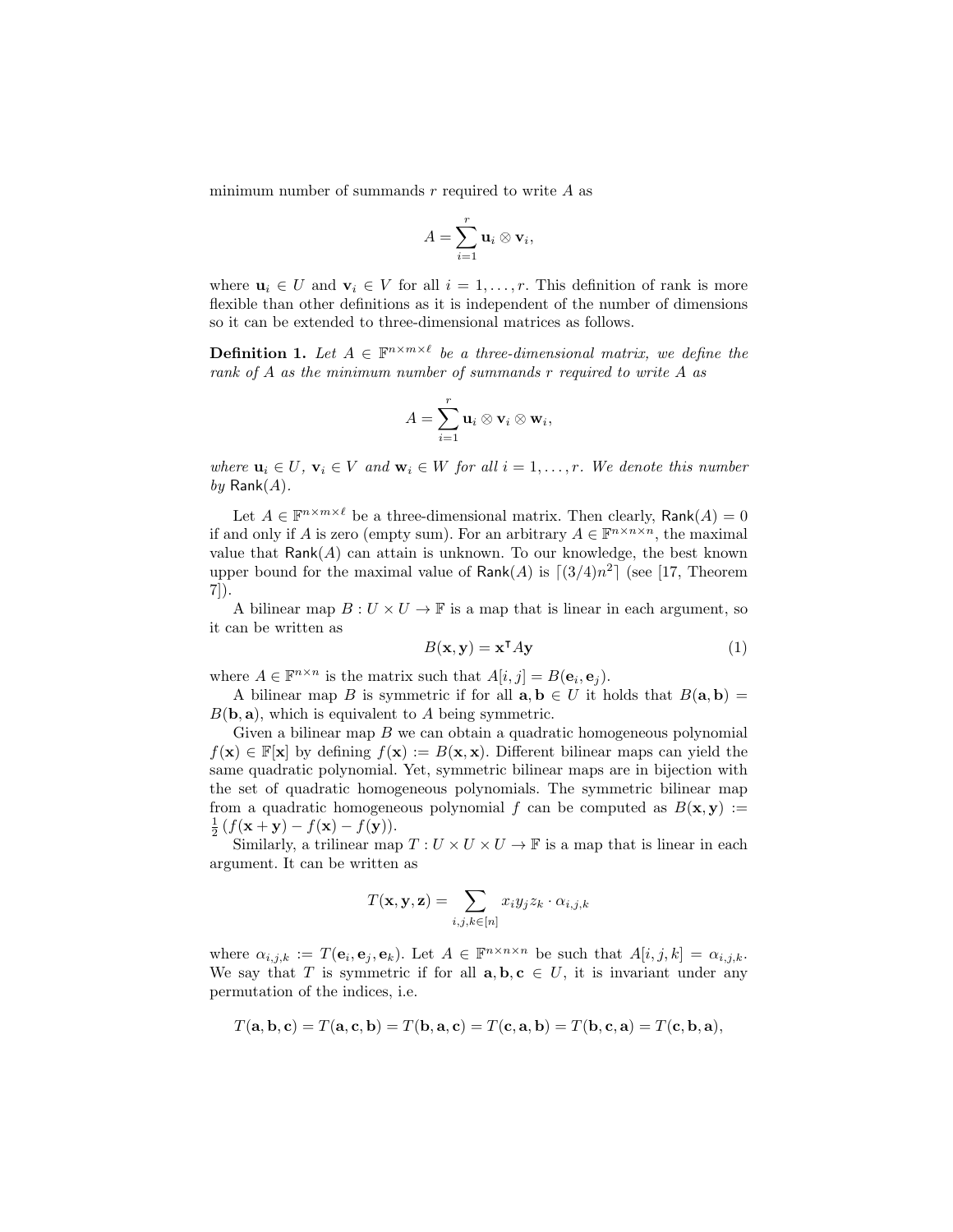or equivalently, the three-dimensional matrix  $A$  is symmetric. Given a trilinear form T (symmetric or not) we can obtain the homogeneous cubic polynomial  $f(\mathbf{x}) \in \mathbb{F}[\mathbf{x}]$  defined as  $f(\mathbf{x}) := T(\mathbf{x}, \mathbf{x}, \mathbf{x})$ , and given a homogeneous polynomial f of degree 3 we can obtain the corresponding symmetric trilinear form as

$$
T(\mathbf{x}, \mathbf{y}, \mathbf{z}) = \frac{1}{3!} (f(\mathbf{x} + \mathbf{y} + \mathbf{z}) - f(\mathbf{y} + \mathbf{z}) - f(\mathbf{x} + \mathbf{z}) - f(\mathbf{x} + \mathbf{y}) + f(\mathbf{x}) + f(\mathbf{y}) + f(\mathbf{z})). \tag{2}
$$

For a cubic homogeneous polynomial  $f \in \mathbb{F}[\mathbf{x}]$ , we define its rank, denoted by  $Rank(f)$ , as the rank of the corresponding three-dimensional symmetric matrix.

#### 2.3 Big Field Idea

Let *n* be a positive integer. Let  $g(y) = y^n + a_{n-1}y^{n-1} + \cdots + a_1y + a_0$  be an irreducible polynomial of degree  $n$  over  $\mathbb F$ . Consider the degree  $n$  field extension  $\mathbb{K} = \mathbb{F}[y]/(g(y))$ . Notice that  $\mathbb{K}$  can be seen as a vector space over  $\mathbb{F}$  of dimension n, so  $\mathbb{K} \cong \mathbb{F}^n$  through the usual vector space isomorphism  $\phi : \mathbb{K} \to \mathbb{F}^n$  given by

$$
\phi(u_1 + u_2y + \dots + u_ny^{n-1}) = (u_1, u_2, \dots, u_n).
$$

Let  $\Delta$  be the matrix whose *i*-th row is given by the Frobenius powers  $((y^0)^{q^{i-1}}, (y^1)^{q^{i-1}}, \ldots, (y^{n-1})^{q^{i-1}}).$ 

The matrix  $\Delta$ , whose transpose is known as a Moore matrix, is invertible because  $\{y^0, y^1, \ldots, y^{n-1}\}\$ is a basis of K over F ([21], Page 109).

For  $\beta \in \mathbb{K}$  let  $\mathsf{Fr}(\beta)$  denote the vector  $(\beta, \beta^{q^1}, \dots, \beta^{q^{n-1}}) \in \mathbb{K}^n$ . If  $\alpha \in \mathbb{K}$ , then it is easy to see that  $Fr(\alpha) = \Delta \cdot \phi(\alpha)$ .

We refer to a polynomial in  $K[X]$  of the form

$$
\mathcal{F}(X) = \sum_{0 \le i_1 \le \dots \le i_d \le n-1} \alpha_{i_1, \dots, i_d} X^{q^{i_1} + \dots + q^{i_d}}
$$

where  $\alpha_{i_1,\dots,i_d} \in \mathbb{K}$  as a homogeneous weight d polynomial. Notice that a homogeneous weight 0 polynomial is simply a constant polynomial, i.e. an element of K. A weight d polynomial  $\mathcal{F} \in \mathbb{K}[X]$  is a polynomial that can be written as  $\mathcal{F} = \mathcal{F}_0 + \cdots + \mathcal{F}_d$  where each  $\mathcal{F}_j \in \mathbb{K}[X]$  is a homogeneous weight j polynomial.

The main property of this type of polynomials is that if  $\mathcal{F} \in \mathbb{K}[X]$  is homogeneous of weight d then the map  $F = \phi \circ \mathcal{F} \circ \phi^{-1} : \mathbb{F}^n \to \mathbb{F}^n$  can be represented as evaluation of n homogeneous multivariate polynomials in  $\mathbb{F}[x_1, \ldots, x_n]$  of degree d. We state this formally in the following theorem.

**Theorem 1.** Let  $\mathcal{F} \in \mathbb{K}[X]$  be a homogeneous weight d polynomial. There exist homogeneous degree d polynomials  $f_1, \ldots, f_n \in \mathbb{F}[x_1, \ldots, x_n]$  such that for all  $\mathbf{a} \in \mathbb{F}^n$  it holds that  $F(\mathbf{a}) = (f_1(\mathbf{a}), \ldots, f_n(\mathbf{a}))^{\mathsf{T}}$  where F is the composition  $\phi \circ \mathcal{F} \circ \phi^{-1}.$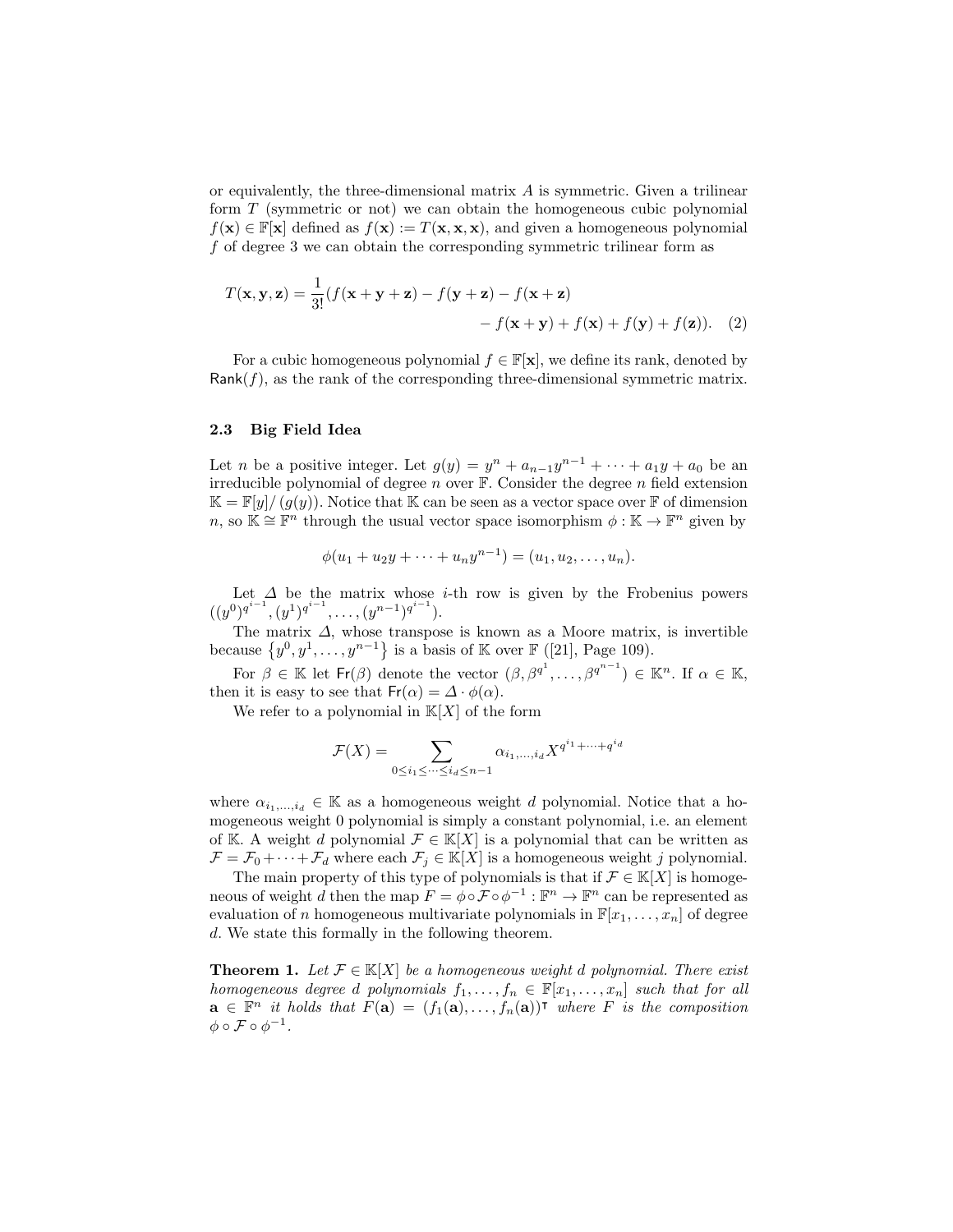

Fig. 1: Big Field Idea

*Proof (sketch)*. Since for any  $j \in \{0, 1, ..., n-1\}$ ,  $X \mapsto X^{q^j}$  is an F-linear map over K, and  $X^{q^{i_1}+\cdots+q^{i_d}} = X^{q^{i_1}}\cdots X^{q^{i_d}}$ , then it is easy to see that each component of  $F$  is a degree  $d$  multivariate polynomial over  $\mathbb{F}$ . A more detailed proof can be found in [8] as Theorem 6.2.1.  $\Box$ 

The previous property has been used extensively in order to generate sequences of multivariate quadratic polynomials  $(f_1, \ldots, f_n)$  that can be inverted with the help of some secret information. Usually, some weight 2 polynomial  $\mathcal{F} \in \mathbb{K}[X]$  is chosen, along with two invertible matrices  $S, T \in \mathbb{F}^{n \times n}$ . The previous theorem states that the composition  $F = \phi \circ \mathcal{F} \circ \phi^{-1}$  is given by n multivariate quadratic polynomials in  $\mathbb{F}[x_1, \ldots, x_n]$  and therefore the composition  $P = T \circ F \circ S = T \circ \phi \circ \mathcal{F} \circ \phi^{-1} \circ S$  is also given by *n* multivariate quadratic polynomials in  $\mathbb{F}[x_1,\ldots,x_n]$ . Usually, F is referred as the core or central polynomial. If we ensure that  $\mathcal F$  is a univariate polynomial that is easy to invert, then we can invert  $P$  if we know  $S$ ,  $T$  and  $\mathcal F$ . This construction can be observed in Figure 1.

This type of "trapdoor" polynomials yield public key encryption schemes where the public key is the polynomials themselves, the secret key is the trapdoor information that allows the inversion of the polynomials, encryption is just evaluation and decryption is inversion. This concept is known as the Big Field Idea, and some examples of schemes that follow this paradigm are MI [23], HFE [27], and variants of HFE [28, 5, 29].

An important remark is that the polynomials representing the map  $F$  can be efficiently computable from the coefficients of the polynomial  $\mathcal F$ . The construction for  $d = 2$  can be found in [8, Section 6.3]. We will show the construction for  $d = 3$  in Section 4.

## 2.4 Two-Dimensional MinRank Attack

Buss et al. [4] introduced the min-rank problem (MR) in the context of linear algebra and proved its NP-completeness.

**Definition 2 (MinRank Problem).** Given positive integers  $m, n, r, k$ , and matrices  $M_0, \ldots, M_k \in \mathcal{M}_{m \times n}(\mathbb{F})$ , determine whether there exist  $\lambda_1, \ldots, \lambda_k \in \mathbb{F}$ such that the rank of  $\sum_{i=1}^{k} \lambda_i M_i - M_0$  is less or equal to r.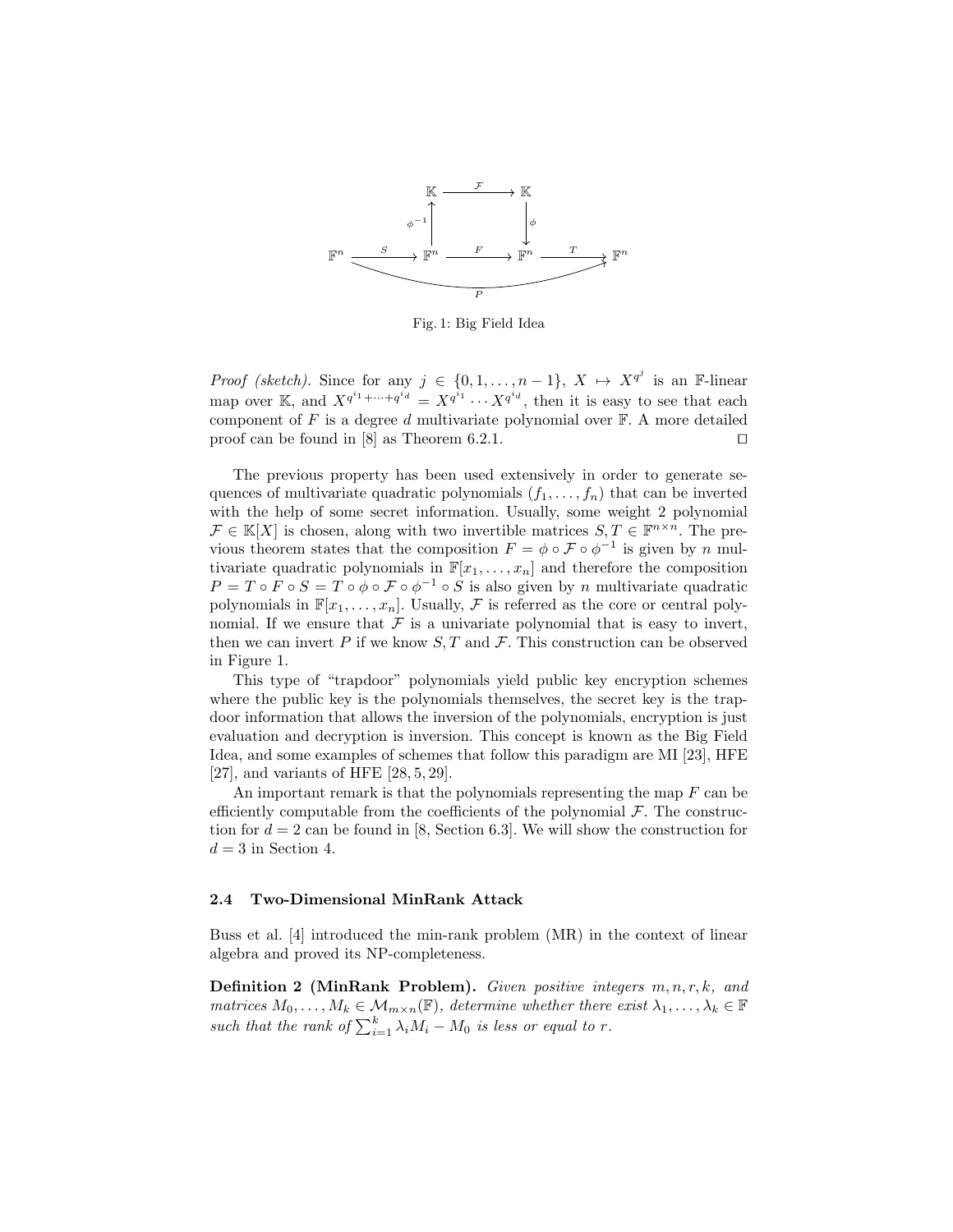In the context of cryptography MR first appeared as part of an attack against the HFE cryptosystem by Kipnis and Shamir[18]. The HFE cryptosystem, proposed in 1996 by Jacques Patarin [27], is based on the big field idea presented in Section 2.3, with a low rank central polynomial  $\mathcal{F} \in \mathbb{K}[X]$ . Kipnis and Shamir showed that an attack on HFE can be reduced to an instance of MR with a small rank r. In particular, if  $M_1, \ldots, M_n \in \mathbb{F}^{n \times n}$  are the symmetric matrices representing public polynomials, then there exists a linear combination  $\sum_{i=1}^{n} \lambda_i M_i$ having rank at most the rank of  $F$ . Moreover, these coefficients can be used to construct an equivalent secret key. For more details on the MinRank attack on HFE we refer the reader to [18]. We discuss below some of the most common approaches to solve the min-rank problem.

**The Kipnis-Shamir Modeling** Let  $A = \sum_{i=1}^{k} t_i M_i - M_0$  be the matrix with entries in the polynomial ring  $\mathbb{F}[t_1,\ldots,t_k]$ . Then it is easy to see that the matrix A has rank at most r if and only if the dimension of its right kernel is at least  $n-r$ . Hence we construct  $(n-r)$  linearly independent vectors in the right kernel of M by solving the following system of equations in  $\mathbb{F}[t_1, \ldots, t_k, v_{1,1}, \ldots, v_{r,n-r}]$ :

$$
A \cdot \begin{pmatrix} I_{n-r} \\ V \end{pmatrix} = 0_{n \times (n-r)},\tag{3}
$$

where V is the matrix given by  $V[i, j] = v_{i,j}$  for  $i = 1, \ldots, r$  and  $j = 1, \ldots, n-r$ . This relation produces a system of  $n(n - r)$  bi-homogeneous polynomials of bi-degree  $(1,1)$  in  $k + r(n - r)$  variables. Clearly, if  $(t_1, \ldots, t_k, v_{1,1}, \ldots, v_{r,n-r})$ is a solution of the system, then the evaluation of the matrix  $A$  at the point  $(t_1, \ldots, t_k)$  has rank at most r.

Guessing Kernel Vectors As with any system of equations, it is possible to guess some variables in (3) and solve for the others. Because of the structure of this system, it is particularly appealing to guess kernel vectors (i.e. the  $v_{i,j}$ variables) and solve the resulting linear system in the  $t_i$  variables, as proposed in [13] (in fact, since the linear system is very overdetermined, it is enough to guess  $k/n$  kernel vectors). The complexity of such attack is dominated by the guessing part and depends on the probability of a correct guess. A tight bound on this probability can be significantly improved by understanding the structure of the solution space, e.g. by exploiting the interlinked kernel structure [33] or by using the subspace differential invariant structure [24].

**The Minors Modeling** In  $[12]$ , Faugère et al. introduced the minors method approach to solve the min-rank problem and in [3] they improved the MinRank attack on HFE using this modeling. Let  $M = \sum_{i=1}^{k} t_i M_i$  be the matrix with entries in the polynomial ring  $\mathbb{F}[t_1,\ldots,t_k]$ . Let  $\overline{I}$  be the ideal in  $\mathbb{F}[t_1,\ldots,t_k]$ generated by all the  $(r+1) \times (r+1)$  minors of M. Let  $V(I) \subseteq \mathbb{F}^k$  be the zero locus of *I*. If  $(\lambda_1, \ldots, \lambda_k) \in V(I) \cap \mathbb{F}^k$ , then all the  $(r+1) \times (r+1)$  minors of the matrix M evaluated at  $(\lambda_1, \ldots, \lambda_k)$  are zero. As a result the rank of the matrix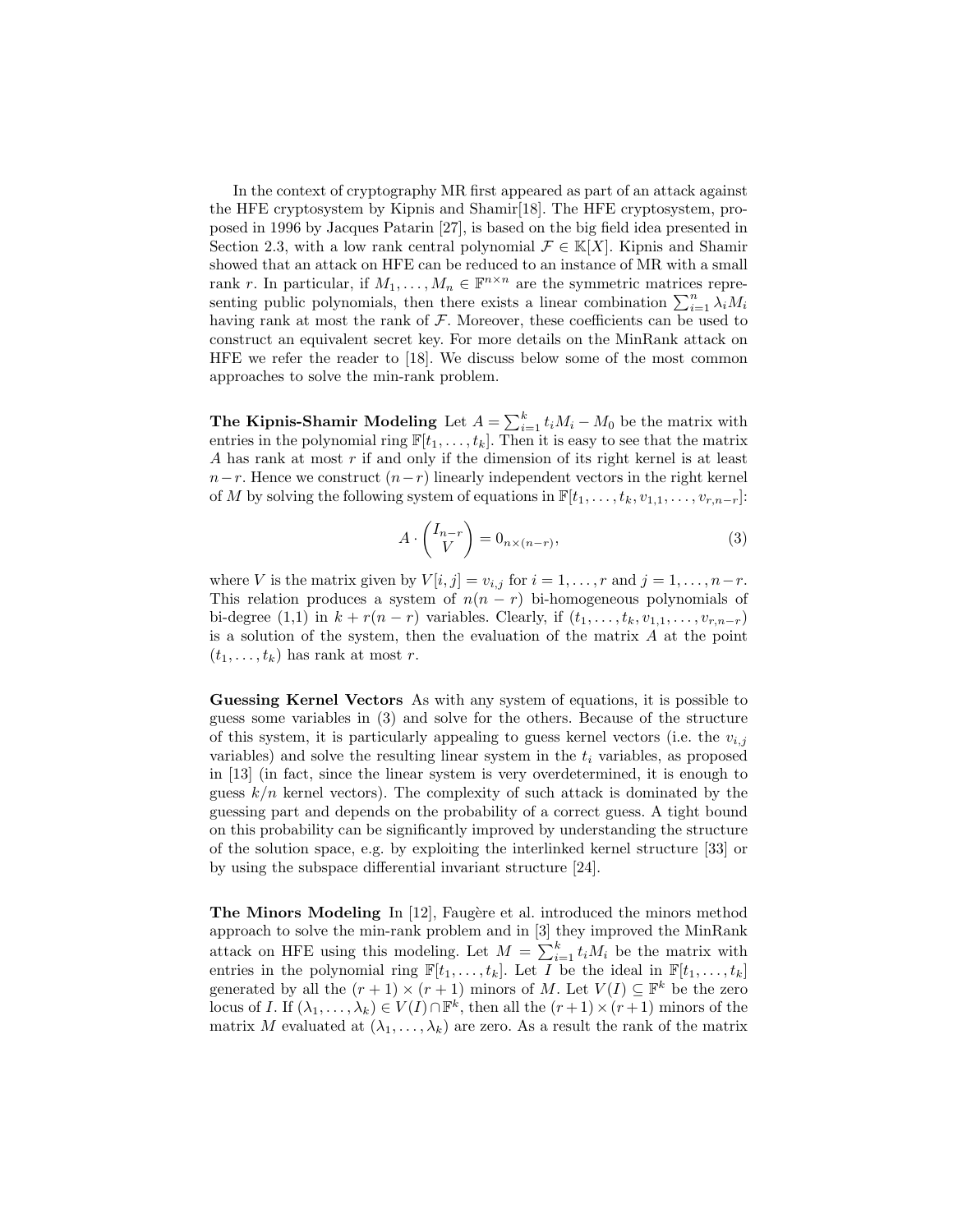M evaluated at  $(\lambda_1, \ldots, \lambda_k)$  is at most r. Each  $(r + 1)$ -minor is a homogeneous polynomial in  $\mathbb{F}[t_1,\ldots,t_k]$  of degree  $r+1$ , and the number of  $(r+1)$ -minors in M is  $\binom{n}{r+1}^2$ .

# 3 Rank Analysis of Cubic Polynomials

Despite the disadvantages in terms of efficiency of considering cubic polynomials, one possible advantage would be avoiding the MinRank attack on the quadratic case. This might be expected since the MinRank attack relies on the fact that the degree is 2. For instance, this allows us to represent the polynomials as  $\mathbf{x}^\intercal A \mathbf{x}$ , which is crucial as the attack performs matrix operations and properties of such. Therefore, a natural question is whether or not the MinRank attack applies in a cubic setting. Let us start by defining the MinRank problem in this context.

**Definition 3 (Cubic MinRank Problem).** Given positive integers  $l, m, n$ , r, k, and three-dimensional matrices  $M_0, \ldots, M_k \in \mathbb{F}^{n \times m \times l}$ , determine whether there exist  $\lambda_1, \ldots, \lambda_k \in \mathbb{F}$  such that the rank of  $\sum_{i=1}^k \lambda_i M_i - M_0$  is less or equal to r.

In this section we show that if there is a low-rank linear combination of the cubic polynomials of the public key then the resulting instance of the MinRank problem can be solved with an extension of the Kipnis-Shamir modeling. This is by itself a weakness on the scheme as it allows an adversary to distinguish between a public key and a random polynomial system of equivalent size. Thereafter, we discuss other consequences of the low-rank for the differentials and for the direct algebraic attack.

#### 3.1 Solving the Three-Dimensional Min-Rank Problem

The following characterization of rank for cubic matrices leads to a generalization of the Kipnis-Shamir modeling for the min-rank problem (for a proof, see e.g.  $[20]$ ).

**Theorem 2.** Given a three-dimensional matrix  $A \in \mathbb{F}^{n \times m \times \ell}$ , the rank of A is the minimal number r of rank one matrices  $S_1, \ldots, S_r \in \mathbb{F}^{m \times \ell}$ , such that, for all slices  $A[i, \cdot, \cdot]$  of  $A$ ,  $A[i, \cdot, \cdot] \in \text{span}(S_1, \ldots, S_r)$ .

Let  $M_0, \ldots, M_k \in \mathbb{F}^{n \times n \times n}$ . Then,  $A = \sum_{i=1}^k \lambda_i M_i - M_0$  is of rank r, if and only if, there exist rank one matrices  $S_1, \ldots, S_r \in \mathbb{F}^{n \times n}$ , such that, for  $i = 1, \ldots, n, A[i, \cdot, \cdot] \in \text{span}(S_1, \ldots, S_r)$ . Since each  $S_i$  matrix is of rank one, we can write it as  $S_i = \mathbf{u}_i \mathbf{v}_i^T$  for some vectors  $\mathbf{u}_i, \mathbf{v}_i \in \mathbb{F}^n$ . Considering the entries of the  $\mathbf{u}_i$ 's,  $\mathbf{v}_i$ 's, and the linear combination coefficients as variables yields a cubic system of  $n^3$  equations in  $r(2n) + rn + k = 3rn + k$  variables

$$
\sum_{j=1}^{r} \alpha_{ij} \mathbf{u}_j \mathbf{v}_j^T = A[i, \cdot, \cdot], \text{ for } i = 1, \dots, n.
$$
 (4)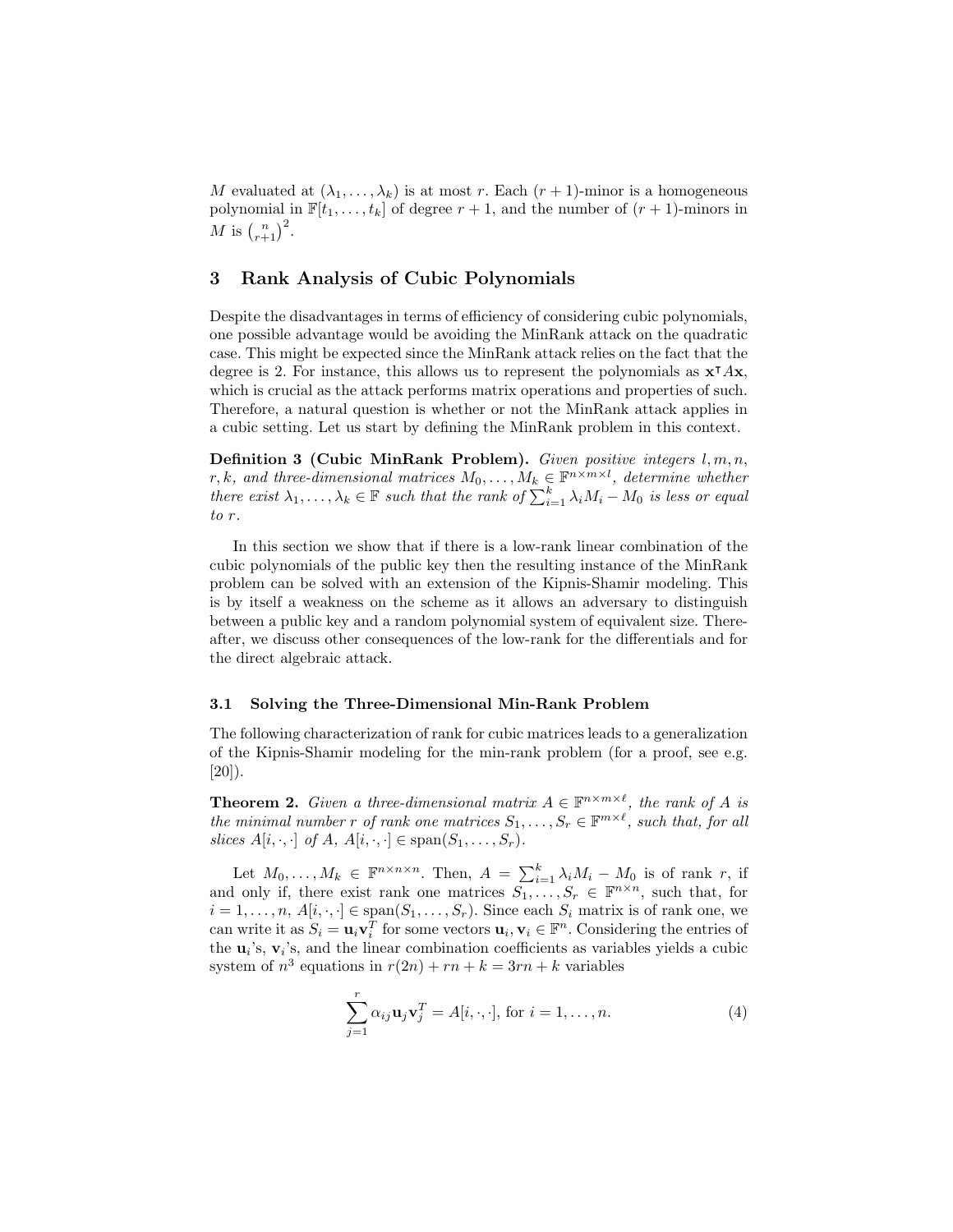| $\boldsymbol{n}$ |  |                      | r   vars   eqns   d-reg   cpx |      |
|------------------|--|----------------------|-------------------------------|------|
|                  |  | 10  10 310 1000      | 67                            | 699  |
|                  |  | $11$   11  374  1331 | 74                            | 798  |
|                  |  | 12 12 444 1728       | 81                            | 899  |
|                  |  | 13   13   520   2197 | 89                            | 1010 |
|                  |  | 14   14   602   2744 | 97                            | 1123 |
|                  |  | 15   15   690   3375 | 105                           | 1240 |

Table 1: Complexity of MR by KS modeling for cubic system. For different values of n, KS yields a cubic system of  $n^3$  equations in  $(3r + 1)n$  variables (assuming  $k = n$ ).

The d-reg column gives the degree of regularity for such a semi-regular system without field equations. The complexity column, gives the log base 2 of  $\left(\frac{vars+d-1}{d}\right)^{2.8}$ .

If  $r \ll n$  we can do much better. In that case, for most such rank r matrices A, the first r slices  $A[1, \cdot, \cdot], \ldots, A[r, \cdot, \cdot]$  are linearly independent. In this case, span $(S_1, ..., S_r) = \text{span}(A[1, ..., k_r], ..., A[r, ..., k]$ . Then, for  $i = r + 1, ..., n$ ,  $A[i, \cdot, \cdot] \in \text{span}(A[1, \cdot, \cdot], \ldots, A[r, \cdot, \cdot])$ . Considering the coefficients of the linear combinations as variables yields a system of  $n^2(n - r)$  quadratic equations in  $(n - r)r + k$  variables

$$
\sum_{j=1}^{r} \alpha_{ij} A[j, \cdot, \cdot] = A[i, \cdot, \cdot], \text{ for } i = r+1, \dots, n.
$$
 (5)

Notice that the converse is not necessarily true. A solution to the system in (5) does not necessarily implies the existence of the rank one  $S_i$  matrices, neither that A has rank r. However, this is a very overdetermined system, hence a solution is very unlikely, unless indeed  $A$  has rank  $r$ .

Another approach in the  $r < n$  case is to take differentials (or slices) and reduce the problem to a two-dimensional MR problem. If  $A \in \mathbb{F}^{n \times n \times n}$  has rank  $r$ , the corresponding symmetric trilinear map is likely to have rank  $r$  as well. Then, the differentials of this map will have rank less or equal to  $r$ . Since the differential operator is lineal, we have an MR problem among the differentials of the symmetric trilinear maps corresponding to  $M_0, \ldots, M_k$ . In the next section we discuss the relation between the rank of a cubic and its differential in more detail.

To the best of our knowledge, the complexity of solving a system such as (4) has not been studied. It can be seen as a multi-homogeneous system of multidegree  $(1, 1, 1, 1)$ , i.e. a tetra-linear system, and assuming some notion of tetraregularity, analyze it using the techniques in [9]. It should be noticed that the techniques in [9] do not address the semi-regularity inherent to such an overdetermined system. Alternatively, the techniques in [2] could be used to establish the asymptotic behavior of an upper bound of the degree of regularity based on the semi-regularity assumption. Although a complete asymptotic analysis is outside the scope of this paper, Table 1 shows the growth of such bound for selected parameters.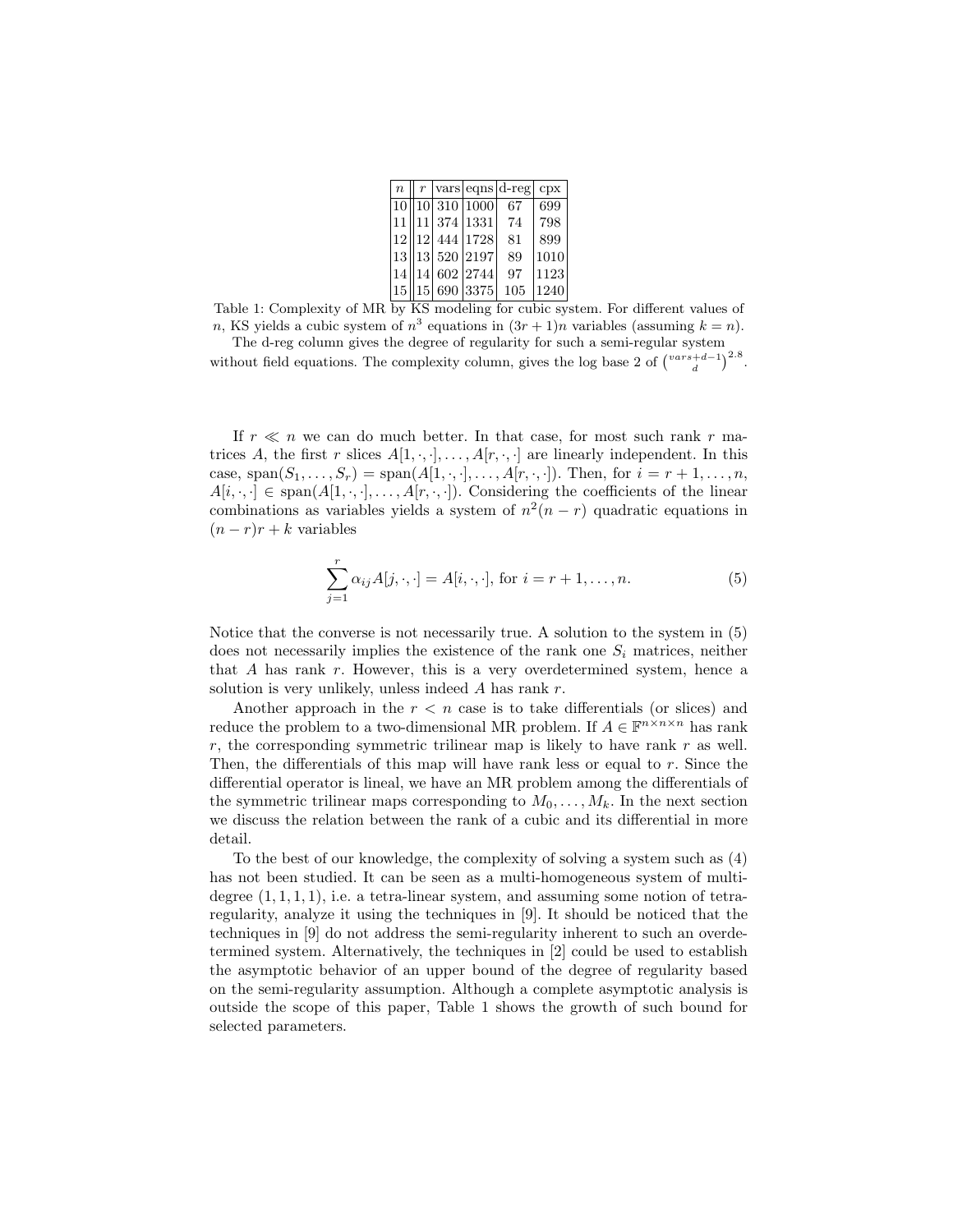In the case  $r \ll n$ , the system in (5) has  $\mathcal{O}(n^3)$  quadratic equations in  $\mathcal{O}(n)$  variables. Since the number of degree two monomials is  $\mathcal{O}(n^2)$  the system can be solved by relinearization at degree 2, which reduces to solving a  $\mathcal{O}(n^2)$ square matrix. Notice that this is much faster than the KS approach in the two-dimensional case.

## 3.2 Differentials

Given an instance of the cubic MinRank problem, one can always obtain a quadratic instance by taking the differential (defined below) of the associated polynomials. For example, it is known ([14]) that computing the differential of the public polynomials of a cubic HFE instance yields an instance of the quadratic HFE scheme, and therefore we can perform a quadratic MinRank attack. In this section we explore the relation between the rank of a cubic polynomial and the rank of its differential. More precisely, given a random homogeneous cubic polynomial  $f \in \mathbb{F}[\mathbf{x}]$  of rank r, we want to estimate the rank of the quadratic part of its differential  $D_{\mathbf{a}}f(\mathbf{x}) = f(\mathbf{x} + \mathbf{a}) - f(\mathbf{x}) - f(\mathbf{a}).$ 

The first and principal problem that we face in our analysis is: given an integer r, how can we generate random homogeneous cubic polynomials of rank r? Or equivalently, how can we generate random symmetric three-dimensional matrices of rank r? To address these questions, we introduce the concept of symmetric rank. We then choose random polynomials and use Kruskal's theorem to guarantee that those polynomials have certain symmetric rank.

**Definition 4.** Let  $S \in \mathbb{F}^{n \times n \times n}$  be a three-dimensional symmetric matrix. We define the symmetric rank of S as the minimum number of summands s required to write S as

$$
S=\sum_{i=1}^s t_i \mathbf{u}_i\otimes \mathbf{u}_i\otimes \mathbf{u}_i,
$$

where  $u_i \in \mathbb{F}^n$ ,  $t_i \in \mathbb{F}$ . If such decomposition does not exist, this number is defined to be  $\infty$ . We denote this number by SRank(S).

The following proposition gives us a sufficient condition over  $\mathbb F$  to guarantee that for all matrices in  $\mathbb{F}^{n \times n \times n}$  the symmetric rank is finite. A more general result is shown in [31, Proposition 7.2].

**Proposition 1.** Let  $\mathbb{F}$  be a finite field with  $|\mathbb{F}| \geq 3$ . Then each three-dimensional symmetric matrix  $S \in \mathbb{F}^{n \times n \times n}$  can be written as  $S = \sum_{i=1}^{s} t_i \mathbf{u}_i \otimes \mathbf{u}_i \otimes \mathbf{u}_i$ , where  $\mathbf{u}_i \in \mathbb{F}^n$  and  $t_i \in \mathbb{F}$ .

By the previous proposition, if  $|\mathbb{F}| \geq 3$ , any homogeneous cubic polynomial f can be written as  $\sum_{i=1}^{k} t_i u_i(\mathbf{x})u_i(\mathbf{x})u_i(\mathbf{x})$ , where each  $u_i(\mathbf{x})$  is a homogeneous linear polynomial and  $k$  depends on  $f$ . Furthermore, the symmetric rank of a homogeneous cubic  $f \in \mathbb{F}[\mathbf{x}]$ , denoted by  $\mathsf{SRank}(f)$  and defined as the symmetric rank of its symmetric matrix representation, does exist.

The symmetric rank is a good parameter to consider because it is a bound of the rank of the differential.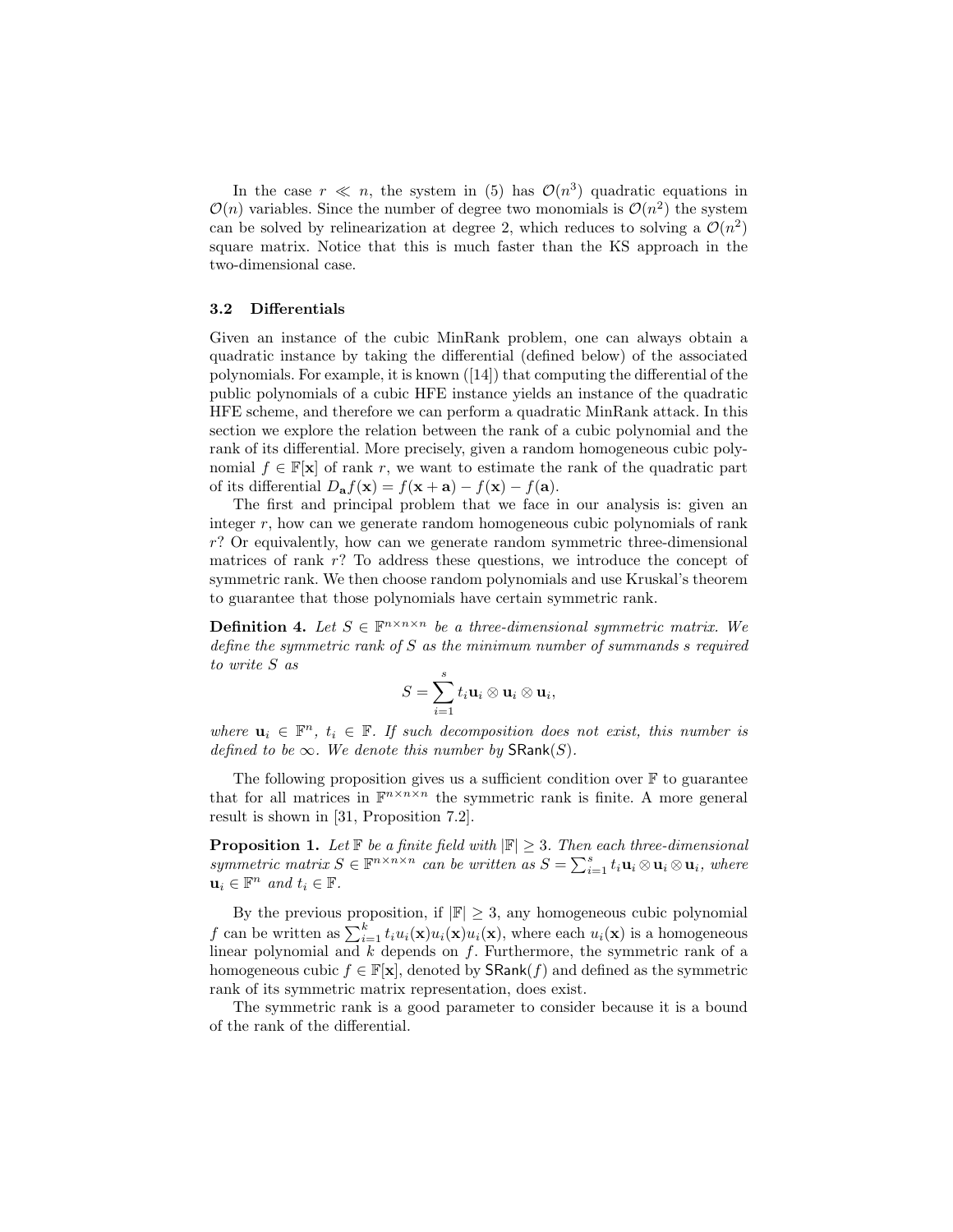**Proposition 2.** Let  $f \in \mathbb{F}[\mathbf{x}]$  be a homogeneous cubic polynomial. If g is the quadratic homogeneous part of  $Df_{\mathbf{a}}(\mathbf{x})$ , then  $\textsf{Rank}(g) \le \textsf{SRank}(f)$ .

*Proof.* If f can be written as  $f(\mathbf{x}) = \sum_{i=1}^r t_i u_i(\mathbf{x}) u_i(\mathbf{x}) u_i(\mathbf{x})$ , then for any  $\mathbf{a} \in \mathbb{F}^n$ the quadratic part of  $Df_{\mathbf{a}}(\mathbf{x})$  is  $\sum_{i=1}^{r} 3t_i u_i(\mathbf{a})u_i(\mathbf{x})u_i(\mathbf{x})$ .

Let  $U = \mathbb{F}^n$ . Clearly, each symmetric matrix  $A \in \mathbb{F}^{n \times n \times n}$  with symmetric rank r can be written as a sum of exactly r terms of the form  $t\mathbf{u} \otimes \mathbf{u} \otimes \mathbf{u}$ , where  $t \in \mathbb{F} - \{0\}$  and  $\mathbf{u} \in U$ .

Let  $S_r$  be the function which outputs  $A = \sum_{i=1}^r t_i \mathbf{u}_i \otimes \mathbf{u}_i \otimes \mathbf{u}_i$ , for  $t_i \in$  $\mathbb{F} - \{0\}$  and  $\mathbf{u}_i \in U$ . By Proposition 1, if  $|\mathbb{F}| \geq 3$ , then each symmetric matrix  $A \in \mathbb{F}^{n \times n \times n}$  with symmetric rank equal to r is in the codomain of  $\mathcal{S}_r$ . But some symmetric matrices having symmetric rank less than  $r$  can also be there.

The following theorem is a particular case of the known Kruskal's theorem [19, 30]. We use it to argue that if  $t_i \in \mathbb{F} - \{0\}$  and  $\mathbf{u}_i \in U$  are chosen uniformly at random, then with high probability the corresponding output A of  $S_r$  has symmetric rank equal to  $r$ . Moreover, by Kruskal's theorem with high probability Rank(A) = SRank(A). The Kruskal rank of a matrix with columns  $\mathbf{u}_1, \ldots, \mathbf{u}_m$ , denoted by  $\textsf{KRank}(\mathbf{u}_1, \ldots, \mathbf{u}_m)$ , is defined as the maximum integer k such that any subset of  $\{u_1, \ldots, u_m\}$  of size k is linearly independent.

**Theorem 3.** Let  $\mathbb{F}$  be a finite field,  $\mathbf{u}_1, \ldots, \mathbf{u}_r \in U$  and  $t_1, \ldots, t_r \in \mathbb{F}$ . Suppose that  $A = \sum_{i=1}^r t_i \mathbf{u}_i \otimes \mathbf{u}_i \otimes \mathbf{u}_i$  and that  $2r + 2 \leq \mathsf{KRank}(t_1\mathbf{u}_1,\ldots,t_r\mathbf{u}_r) + 2$ .  $\textsf{KRank}(\mathbf{u}_1,\ldots,\mathbf{u}_r)$ . Then  $\textsf{Rank}(A)=r$ .

Suppose  $2 \leq r \leq n$ . If  $\mathbf{u}_1, \ldots, \mathbf{u}_r \in U$  are taken uniformly at random, then with high probability a matrix with columns  $\mathbf{u}_1, \ldots, \mathbf{u}_r$  has full rank. If a matrix with columns  $\mathbf{u}_1, \ldots, \mathbf{u}_r \in U$  is full rank, then  $\mathsf{KRank}(\mathbf{u}_1, \ldots, \mathbf{u}_r) = r$  and KRank $(t_1\mathbf{u}_1, \ldots, t_r\mathbf{u}_r) = r$ , for any  $t_1, \ldots, t_r \in \mathbb{F} - \{0\}$ . In this case, by Theorem 3 the corresponding output A of  $S_r$  is such that  $\textsf{Rank}(A) = \textsf{SRank}(A) = r$ .

We experimentally analyze the behavior of the rank of the differential of a polynomial that is the output of  $S_{r^2}$ . The experimental results are shown in Figure 2, where each curve represents the percentage of times that a rank is obtained, over 100,000 iterations.

## 3.3 Direct Algebraic Attack

The direct algebraic attack, or simply the direct attack, refers to the case when an attacker aims to find the plaintext associated with a ciphertext  $(c_1, \ldots, c_n)$ directly from the public multivariate equations  $p_1 = c_1, \ldots, p_n = c_n$ , without the knowledge of any other information of the system. In almost all the cases, the most efficient way to perform this attack is to compute a Gröbner basis of the ideal I generated by the multivariate polynomials  $p_1 - c_1, \ldots, p_n - c_n$ .

Gröbner bases have played an important role not only in multivariate cryptography, but also in coding theory and lattices [34, 1]. There is a general consensus that when computing a Gröbner basis over a finite field, one of the most efficient ways to do it is to use the  $F_4$  or  $F_5$  algorithms [10, 11]. In a recent work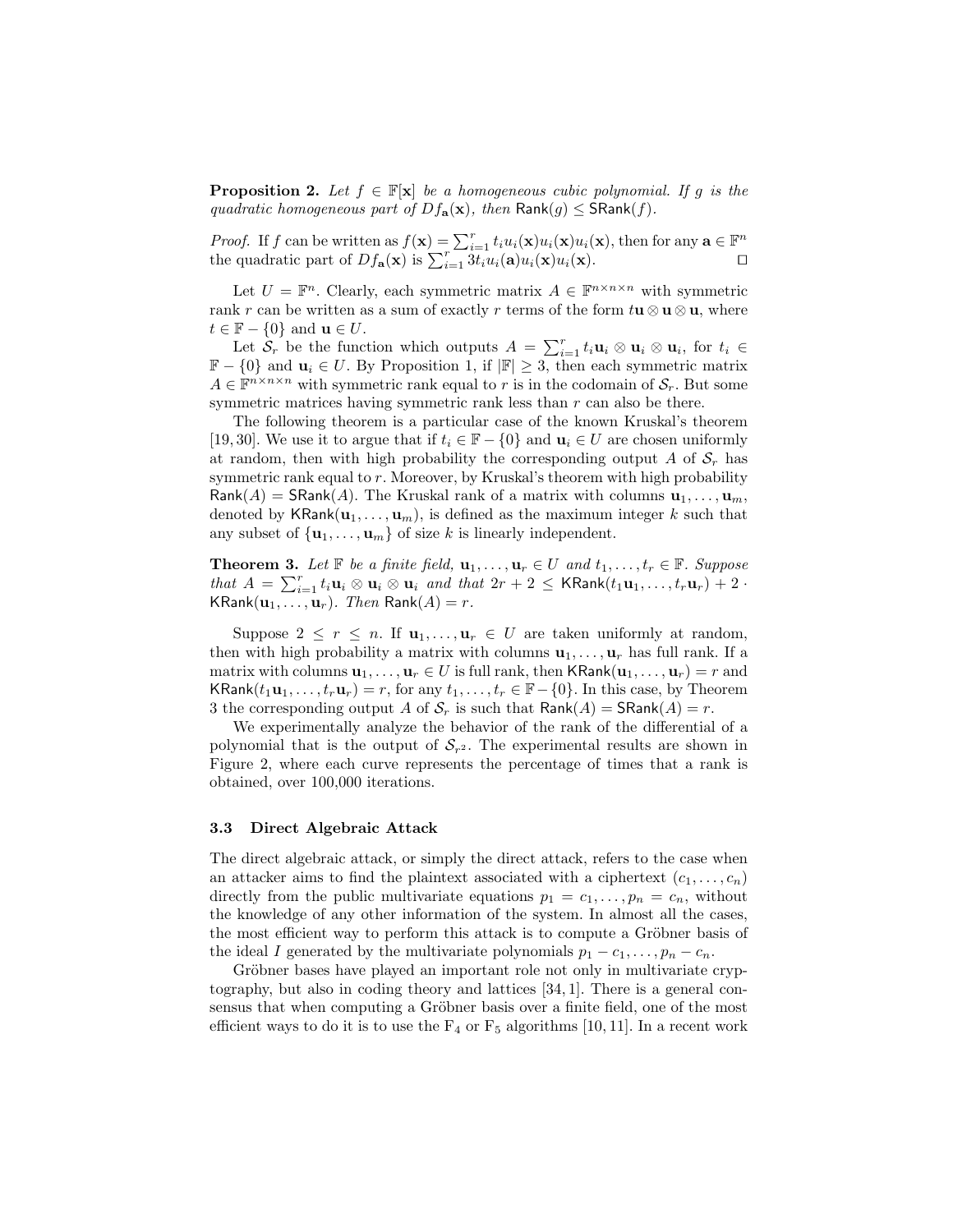

Fig. 2: For different values of  $q$ , CubicRank, and  $n$  a polynomial  $f$  is chosen according  $\mathcal{S}_{\text{CubicRank}}$ , the Rank $(Df_a)$  is computed for a random  $a \in U$ . Each graph represents the percentage of times that a particular value  $\text{Rank}(Df_{\mathbf{a}})$  is obtained over 100,000 iterations.

[22], the authors used their M4GB algorithm to solve some of Fukuoka's MQ challenges within 11 days. The complexity of all these algorithms depends on the degree of regularity of the system. Since the degree of regularity is hard to determine, it is usually approximated by its first fall degree, defined as the first degree at which non-trivial relations between the polynomials  $p_1, \ldots, p_n$  occur.

Let p be a linear combination of the polynomials  $p_1, \ldots, p_n$ . We now want to derive an upper bound for the first fall degree  $D_{\text{ff}}(p_1, \ldots, p_n)$  of the system that depends on  $Rank(p)$ . Before we do that, we need the following definition.

**Definition 5.** The LRank of a homogeneous  $\lambda \in \mathbb{F}[x_1, \ldots, x_n]$  is the smallest integer s such that there exist linear homogeneous  $\mu_1, \ldots, \mu_s \in \mathbb{F}[x_1, \ldots, x_n]$ with  $\lambda$  contained in the algebra  $\mathbb{F}[\mu_1, \ldots, \mu_s]$ .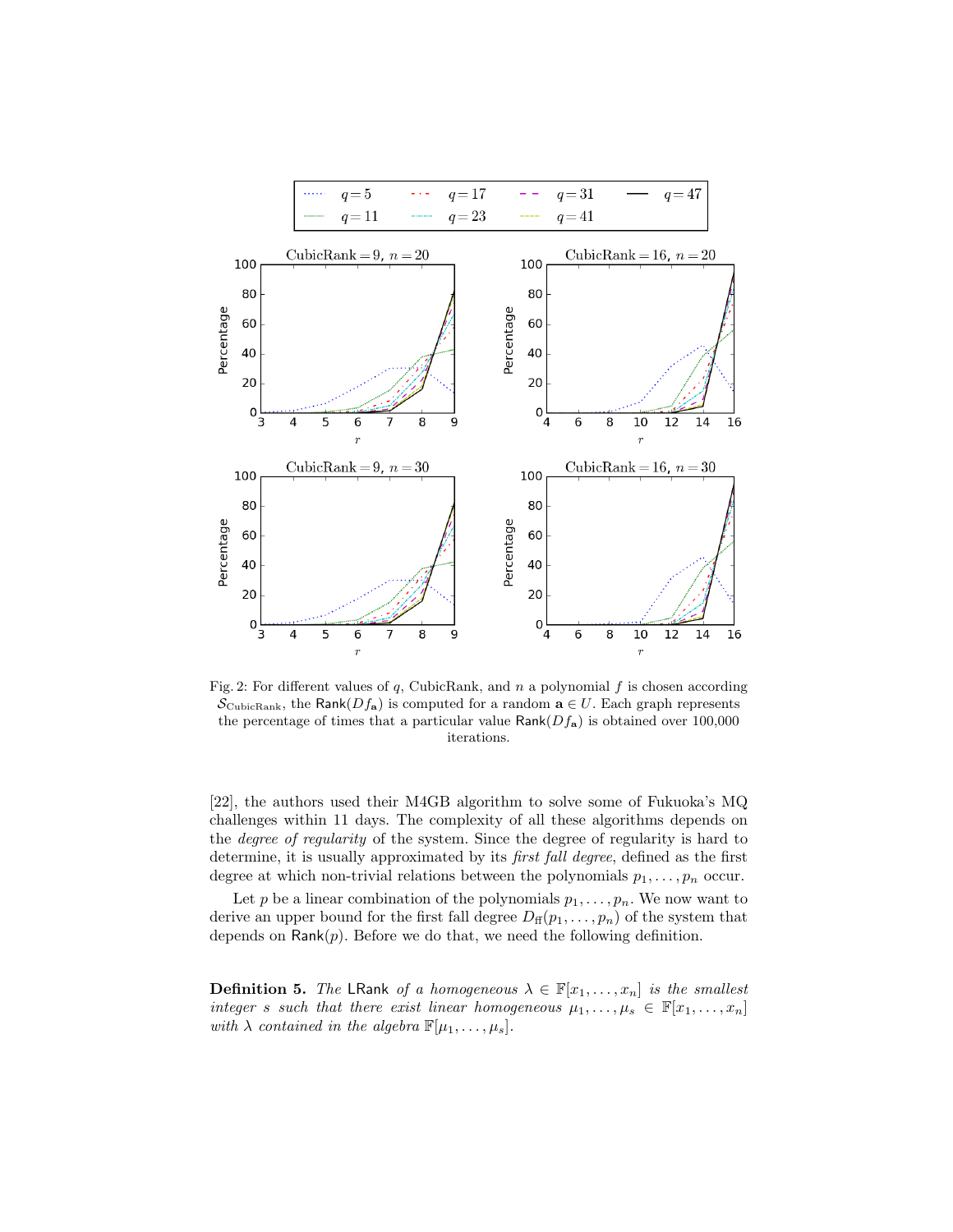Hodges et al. [16] proved that  $D_{\text{ff}}(p_1, \ldots, p_n)$  is bounded by

$$
D_{\mathrm{ff}}(p_1,\ldots,p_n)\leq D_{\mathrm{ff}}(p)\leq \frac{\mathsf{LRank}(p)(q-1)+5}{2}.
$$

Also, since  $\mathsf{LRank}(p) \leq 3 \cdot \mathsf{Rank}(p)$  then

$$
D_{\mathrm{ff}}(p_1,\ldots,p_n) \le \frac{3 \cdot \mathrm{Rank}(p)(q-1)+5}{2}.\tag{6}
$$

On the other hand, the complexity of finding a Groebner basis  $\mathcal G$  for the ideal I is bounded by

$$
O\left(\binom{n+D_{\text{ff}}}{D_{\text{ff}}}\right)^{\omega}\right),
$$

where  $2 \leq \omega \leq 3$  is the linear algebra constant. When n grows to infinity, the complexity <sup>4</sup> becomes  $O(n^{\omega D_{\text{ff}}})$ . Therefore, according to the bound in (6), the complexity of finding  $\mathcal G$  is bounded by

$$
O\left(n^{\omega\frac{3\cdot\mathrm{Rank}(p)(q-1)+5}{2}}\right).
$$

Thus, if q and Rank(p) are constant, then the complexity of finding  $\mathcal G$  is polynomial in the number of variables  $n$ . We also observe that the complexity is exponential in  $Rank(p)$ .

# 4 Rank Analysis for Cubic Big Field Constructions

As we pointed out in Section 2.3, the Big Field Idea has been a basis to propose quadratic multivariate encryption schemes for decades. Nevertheless, Theorem 1 is not restricted to any particular degree, which means that this approach works to generate polynomials of any degree, in particular degree 3. In this section we show that if the central map is a low rank cubic polynomial, then, as in the quadratic case, there must exists a low-rank linear combination of the polynomials of the public key. In particular, we obtain an instance of the cubic MinRank problem which can be solved using the techniques presented in section 3. Thereafter, we discuss the direct algebraic attack on cubic big field schemes having low rank central map.

#### 4.1 Big Field Idea for Cubic Polynomials

Let  $\mathcal{F} \in \mathbb{K}[X]$  be a homogeneous weight 3 polynomial given by

$$
\mathcal{F}(X) = \sum_{1 \le i,j,k \le n} \alpha_{i,j,k} X^{q^{i-1} + q^{j-1} + q^{k-1}}
$$

<sup>4</sup> Notice that we are using an upper bound to estimate the complexity. This is a customary usage for this kind of attacks. In practice, it has been observed [32] that, on average, this bound is not too far from the actual complexity.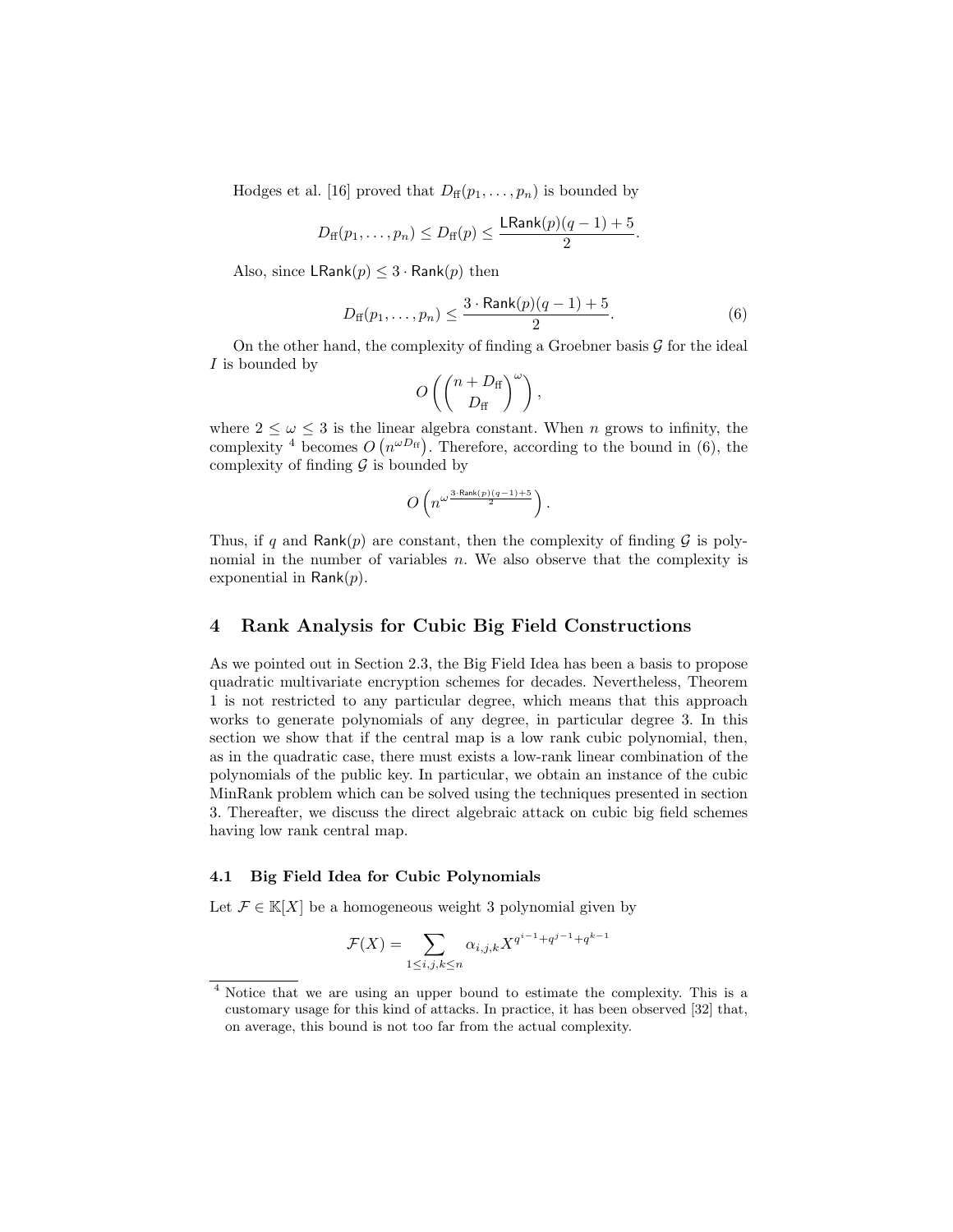and  $S, T \in \mathbb{F}^{n \times n}$  invertible matrices. Our first goal is to give an explicit expression for the multivariate cubic polynomials of the composition  $T \circ \phi \circ \mathcal{F} \circ \phi^{-1} \circ S$ . We begin by representing the map  $\mathcal{F}$  as  $\mathcal{F}(X) = \mathcal{T}(\mathbf{X}, \mathbf{X}, \mathbf{X})$  where  $\mathbf{X} =$  $(X^{q^0}, \ldots, X^{q^{n-1}})$ <sup>T</sup> and  $\mathcal{T}: \mathbb{K}^n \times \mathbb{K}^n \times \mathbb{K}^n \to \mathbb{K}$  is the trilinear form given by

$$
\mathcal{T}(\boldsymbol{\beta},\boldsymbol{\delta},\boldsymbol{\gamma})=\sum_{1\leq i,j,k\leq n}\alpha_{i,j,k}\cdot(\beta_i\delta_j\gamma_k).
$$

Let A be the three-dimensional matrix whose entry  $(i, j, k)$  is given by  $\alpha_{i,j,k}$ , and assume without loss of generality that the matrix A is symmetric (otherwise we can take the matrix whose  $(i, j, k)$  entry is given by  $\frac{1}{3!} \cdot (A[i, j, k] + A[i, k, j] +$  $A[j, i, k] + A[j, k, i] + A[k, i, j] + A[k, j, i]$ , which represents the same trilinear form  $\mathcal{T}$ ).

Let  $\mathcal{T}' : \mathbb{K}^n \times \mathbb{K}^n \times \mathbb{K}^n \to \mathbb{K}$  be the trilinear form given by  $\mathcal{T}'(\beta,\delta,\gamma) =$  $T(\Delta S\beta, \Delta S\delta, \Delta S\gamma)$ , we can write this trilinear form as

$$
\mathcal{T}'(\boldsymbol{\beta},\boldsymbol{\delta},\boldsymbol{\gamma})=\sum_{1\leq i,j,k\leq n}\alpha'_{i,j,k}\cdot(\beta_i\delta_j\gamma_k)
$$

where  $\alpha'_{i,j,k} = \mathcal{T}'(\mathbf{e}_i, \mathbf{e}_j, \mathbf{e}_k) = \mathcal{T}(\Delta S \mathbf{e}_i, \Delta S \mathbf{e}_j, \Delta S \mathbf{e}_k).$ 

Let  $A^{'}$  be the three-dimensional matrix whose entry  $(i, j, k)$  is given by  $\alpha'_{i, j, k}$ . Notice that this is the cubic version of the matrix  $(\Delta S)^{\dagger}A(\Delta S)$  from Section 2.3. It is easy to see that the matrix  $A'$  is symmetric since the matrix  $A$  is.

Let  $\mathbf{a} \in \mathbb{F}^n$  and let  $\alpha = \phi^{-1}(S\mathbf{a})$ , we know that  $\mathsf{Fr}(\alpha) = \Delta \cdot \phi(\alpha) = \Delta S \cdot \mathbf{a}$ and therefore

$$
\mathcal{F} \circ \phi^{-1}(S\mathbf{a}) = \mathcal{F}(\alpha) = \mathcal{T}(\mathsf{Fr}(\alpha), \mathsf{Fr}(\alpha), \mathsf{Fr}(\alpha)) = \mathcal{T}(\Delta S \cdot \mathbf{a}, \Delta S \cdot \mathbf{a}, \Delta S \cdot \mathbf{a})
$$

$$
= \mathcal{T}'(\mathbf{a}, \mathbf{a}, \mathbf{a}) = \sum_{1 \le i, j, k \le n} \alpha'_{i, j, k} \cdot (a_i a_j a_k).
$$

Let  $R_1, \ldots, R_n \in \mathbb{F}^{n \times n \times n}$  be three-dimensional symmetric matrices such that  $A' = y^0 \cdot R_1 + y^1 \cdot R_2 + \cdots + y^{n-1} \cdot R_n$ , where  $y^0, y^1, \ldots, y^{n-1}$  is the basis of K over F, as explained in Section 2.3. Then

$$
\mathcal{F} \circ \phi^{-1} \circ S(\mathbf{a}) = \sum_{1 \leq i,j,k \leq n} \alpha'_{i,j,k} \cdot (a_i a_j a_k)
$$
  
= 
$$
\sum_{1 \leq i,j,k \leq n} \left( \sum_{\ell=1}^n y^{\ell-1} R_{\ell}[i,j,k] \right) \cdot (a_i a_j a_k)
$$
  
= 
$$
\sum_{\ell=1}^n y^{\ell-1} \underbrace{\left( \sum_{1 \leq i,j,k \leq n} R_{\ell}[i,j,k] \cdot (a_i a_j a_k) \right)}_{t_{\ell}}.
$$

Since  $t_\ell \in \mathbb{F}$ , we obtain that  $\phi \circ \mathcal{F} \circ \phi^{-1} \circ S(\mathbf{a}) = (t_1, \ldots, t_\ell)^\intercal$ . Therefore, each cubic polynomial in the composition  $\phi \circ \mathcal{F} \circ \phi^{-1} \circ S$  is given by  $f_{\ell}(\mathbf{x}) =$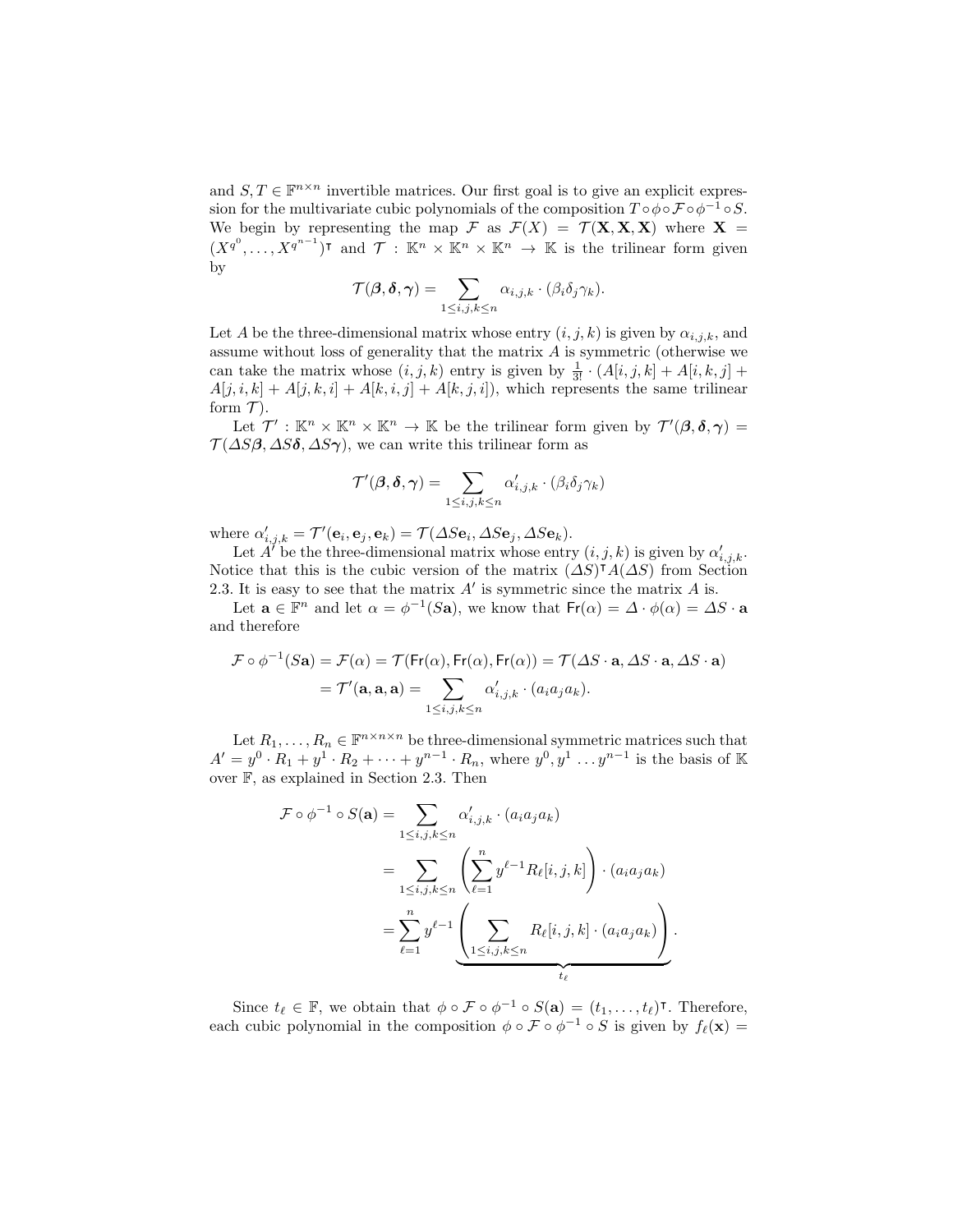$\sum_{1 \leq i,j,k \leq n} R_{\ell}[i,j,k] \cdot (x_i x_j x_k)$ . Finally, when we apply the transformation T we obtain that each cubic polynomial in the composition  $P = T \circ \phi \circ \mathcal{F} \circ \phi^{-1} \circ S$  is given by

$$
p_{\ell}(\mathbf{x}) = \sum_{1 \leq i,j,k \leq n} \left( \sum_{t=1}^{n} T[\ell,t] \cdot R_t[i,j,k] \right) \cdot (x_i x_j x_k).
$$

As a conclusion, if we let  $A_\ell$  be the matrix whose entry  $(i, j, k)$  is given by  $\sum_{t=1}^{n} T[\ell, t] \cdot R_t[i, j, k]$  then we obtain that this is the symmetric matrix corresponding to the  $\ell$ -th polynomial in P. In particular, this shows we can compute efficiently the composition  $T \circ \phi \circ \mathcal{F} \circ \phi^{-1} \circ S$  from  $S, T$  and  $\mathcal{F}$ .

## 4.2 Existence of Low Rank Linear Combination

Let us continue with the same setting as before, and let  $r$  be the rank of  $A$ , which in particular means that A can be written as  $\sum_{\ell=1}^r \mathbf{u}_{\ell} \otimes \mathbf{v}_{\ell} \otimes \mathbf{w}_{\ell}$ . Suppose that r is small. In this section we prove that there exists a low-rank linear combination of the three-dimensional matrices representing the composition  $P$ , and in Section 3.1 we showed how to find such combination.

Recall that the matrix A' was defined as  $A'[i, j, k] = \mathcal{T}(\Delta S \mathbf{e}_i, \Delta S \mathbf{e}_j, \Delta S \mathbf{e}_k)$ , we claim that the rank of this matrix is at most the rank of A. We show this by exhibiting vectors  $\mathbf{u}'_{\ell}, \mathbf{v}'_{\ell}, \mathbf{w}'_{\ell} \in \mathbb{K}^n$  such that  $A' = \sum_{\ell=1}^r \mathbf{u}'_{\ell} \otimes \mathbf{v}'_{\ell} \otimes \mathbf{w}'_{\ell}$ . Let M be the matrix  $\Delta S$ , we define  $\mathbf{u}'_{\ell} = \sum_{i=1}^n \mathbf{u}_{\ell}[i] \cdot M[i, \cdot], \mathbf{v}'_{\ell} = \sum_{i=1}^n \mathbf{v}_{\ell}[i] \cdot M[i, \cdot]$  and  $\mathbf{w}'_{\ell} = \sum_{i=1}^{n} \mathbf{w}_{\ell}[i] \cdot M[i, \cdot], \text{ then}$ 

$$
A'[i', j', k']
$$
  
\n
$$
= \mathcal{T}'(M\mathbf{e}_{i'}, M\mathbf{e}_{j'}, M\mathbf{e}_{k'})
$$
  
\n
$$
= \sum_{1 \leq i, j, k \leq n} A[i, j, k] \cdot ((M\mathbf{e}_{i'})[i] \cdot (M\mathbf{e}_{j'})[j] \cdot (M\mathbf{e}_{k'})[k])
$$
  
\n
$$
= \sum_{1 \leq i, j, k \leq n} \left( \sum_{\ell=1}^r \mathbf{u}_{\ell}[i] \cdot \mathbf{v}_{\ell}[j] \cdot \mathbf{w}_{\ell}[k] \right) ((M[i, \cdot] \mathbf{e}_{i'}) \cdot (M[j, \cdot] \mathbf{e}_{j'}) \cdot (M[k, \cdot] \mathbf{e}_{k'}))
$$
  
\n
$$
= \sum_{\ell=1}^r \sum_{1 \leq i, j, k \leq n} (\mathbf{u}_{\ell}[i] M[i, \cdot] \mathbf{e}_{i'}) (\mathbf{v}_{\ell}[j] M[j, \cdot] \mathbf{e}_{j'}) (\mathbf{w}_{\ell}[k] M[k, \cdot] \mathbf{e}_{k'})
$$
  
\n
$$
= \sum_{\ell=1}^r \left( \sum_{i=1}^n \mathbf{u}_{\ell}[i] M[i, \cdot] \mathbf{e}_{i'} \right) \left( \sum_{j=1}^n \mathbf{v}_{\ell}[j] M[j, \cdot] \mathbf{e}_{j'} \right) \left( \sum_{k=1}^n \mathbf{w}_{\ell}[k] M[k, \cdot] \mathbf{e}_{k'} \right)
$$
  
\n
$$
= \sum_{\ell=1}^r [(\mathbf{u}'_{\ell}) \mathbf{e}_{i'}] [(\mathbf{v}'_{\ell}) \mathbf{e}_{j'}] [(\mathbf{w}'_{\ell}) \mathbf{e}_{k'}]
$$
  
\n
$$
= \sum_{\ell=1}^r \mathbf{u}'_{\ell}[i'] \cdot \mathbf{v}'_{\ell}[j'] \cdot \mathbf{w}'_{\ell}[k'].
$$

From this we conclude that  $A' = \sum_{\ell=1}^r \mathbf{u}'_\ell \otimes \mathbf{v}'_\ell \otimes \mathbf{w}'_\ell$  and hence  $\textsf{Rank}(A') \leq r$ .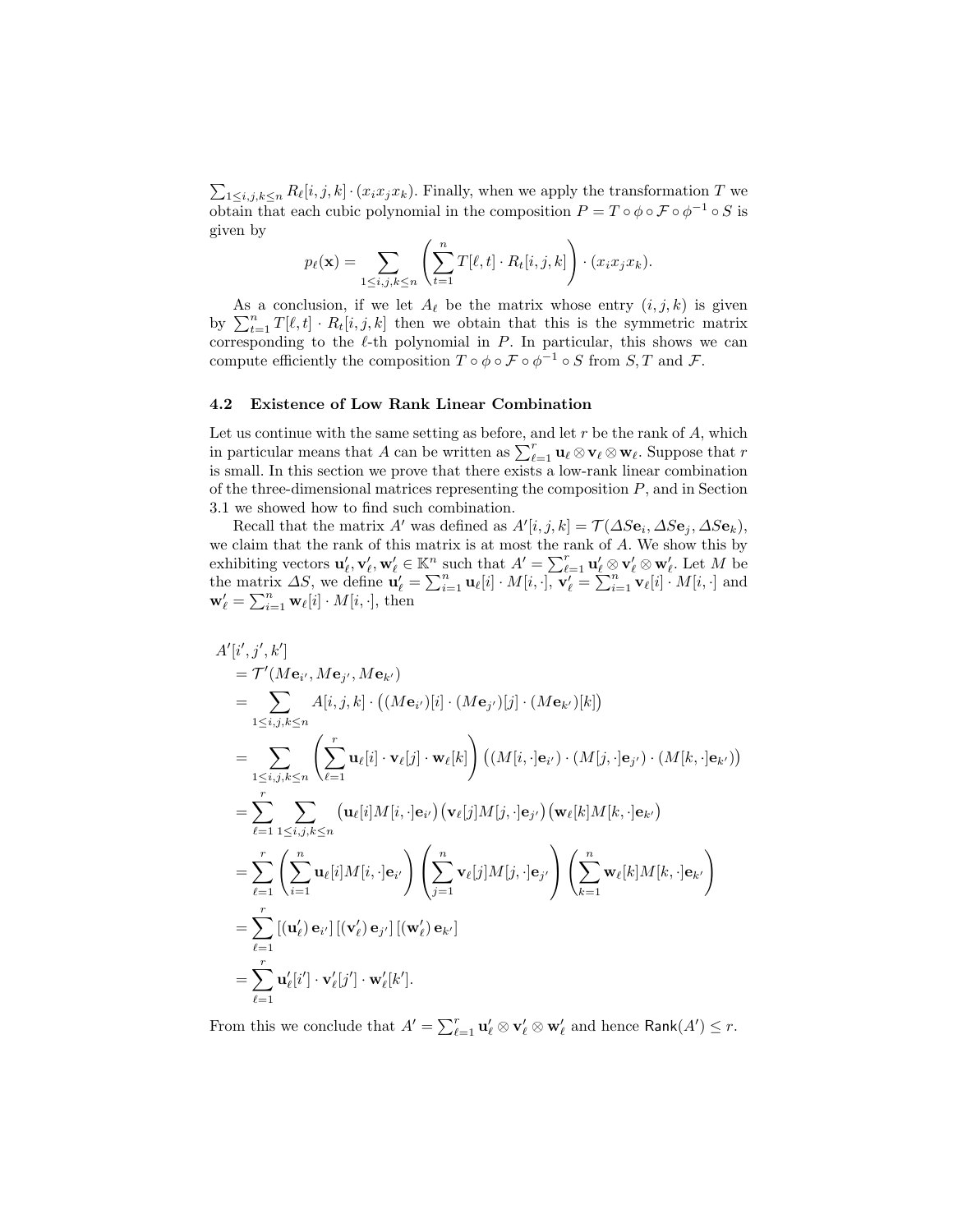Now let  $(\lambda_1, ..., \lambda_n) = (y^0, ..., y^{n-1}) \cdot T^{-1}$ , then

$$
\sum_{i=1}^{n} \lambda_i A_i = \sum_{i=1}^{n} \lambda_i \left( \sum_{j=1}^{n} T[i, j] \cdot R_j \right) = \sum_{j=1}^{n} R_j \sum_{i=1}^{n} T[i, j] \cdot \lambda_i = \sum_{j=1}^{n} R_j \cdot y^{j-1} = A'.
$$

This shows that there is a linear combination of the matrices representing the public key whose result is a low rank three-dimensional matrix. This yields directly an instance of the cubic MinRank problem which can be solved with the extension of the Kipnis-Shamir modeling presented in Section 3. As we mentioned before, this is by itself a weakness of the scheme, as it allows distinguishing public keys from random polynomial systems and also have implications on the degree of regularity of the system, as stated in Section 3.3. Moreover, the coefficients we have obtained here carry the same information about the secret key as those in the original (quadratic) MinRank attack, and this can be used in a similar way to construct equivalent keys.

## 4.3 Algebraic Attack for Cubic Big Field Constructions

As a complement of Section 3.3, we now consider the case when the polynomials  $p_1, \ldots, p_n$  are constructed using the big field idea for cubic polynomials. Hodges et al. [16] proved that for a scheme with core polynomial of weight 3, its first fall degree  $D_{\rm ff}(p_1,\ldots,p_n)$  is bounded by

$$
D_{\mathrm{ff}}(p_1,\ldots,p_n) \leq \frac{\mathrm{LRank}(P_0)(q-1)+5}{2}.
$$

Here  $P_0$  is the homogeneous part of highest degree of the core polynomial  $\mathcal F$  seen as an element of the graded algebra  $\mathbb{K}[X_0, \ldots, X_{n-1}]/(X_0^q, \ldots, X_{n-1}^q)$ , where  $X_i$ corresponds to  $X^{q^i}$ , for  $i = 0, \ldots, n-1$ . In our case

$$
P_0 = \sum_{1 \le i,j,k \le n} \alpha_{i,j,k} X_{i-1} X_{j-1} X_{k-1}.
$$

If we take  $\alpha_{ijk}$  uniformly at random, then with high probability LRank( $P_0$ )  $\leq$ Rank $(P_0)$ , so

$$
D_{\mathrm{ff}}(p_1,\ldots,p_n) \le \frac{\mathrm{Rank}(\mathcal{F})(q-1)+5}{2},\tag{7}
$$

since Rank $(P_0)$  = Rank $(F)$ .

In [16] the authors show that if  $\deg \mathcal{F} = D$ , then  $\mathsf{LRank}(\mathcal{F}) \leq \lfloor \log_q(D - \frac{1}{2}) \rfloor$  $2$  $| + 1$ , and hence

$$
D_{\mathrm{ff}}(p_1,\ldots,p_n) \le \frac{(q-1)\lfloor \log_q(D-2) \rfloor + 4 + q}{2}.\tag{8}
$$

We now want to experimentally study the tightness of the bound  $(8)$ , as they did in  $[16]$  for different parameters<sup>5</sup>. In Table 2 we present some of the results

<sup>&</sup>lt;sup>5</sup> Table 1 in [16] do not include the values for the parameters we are interested in, so we constructed our own version of it.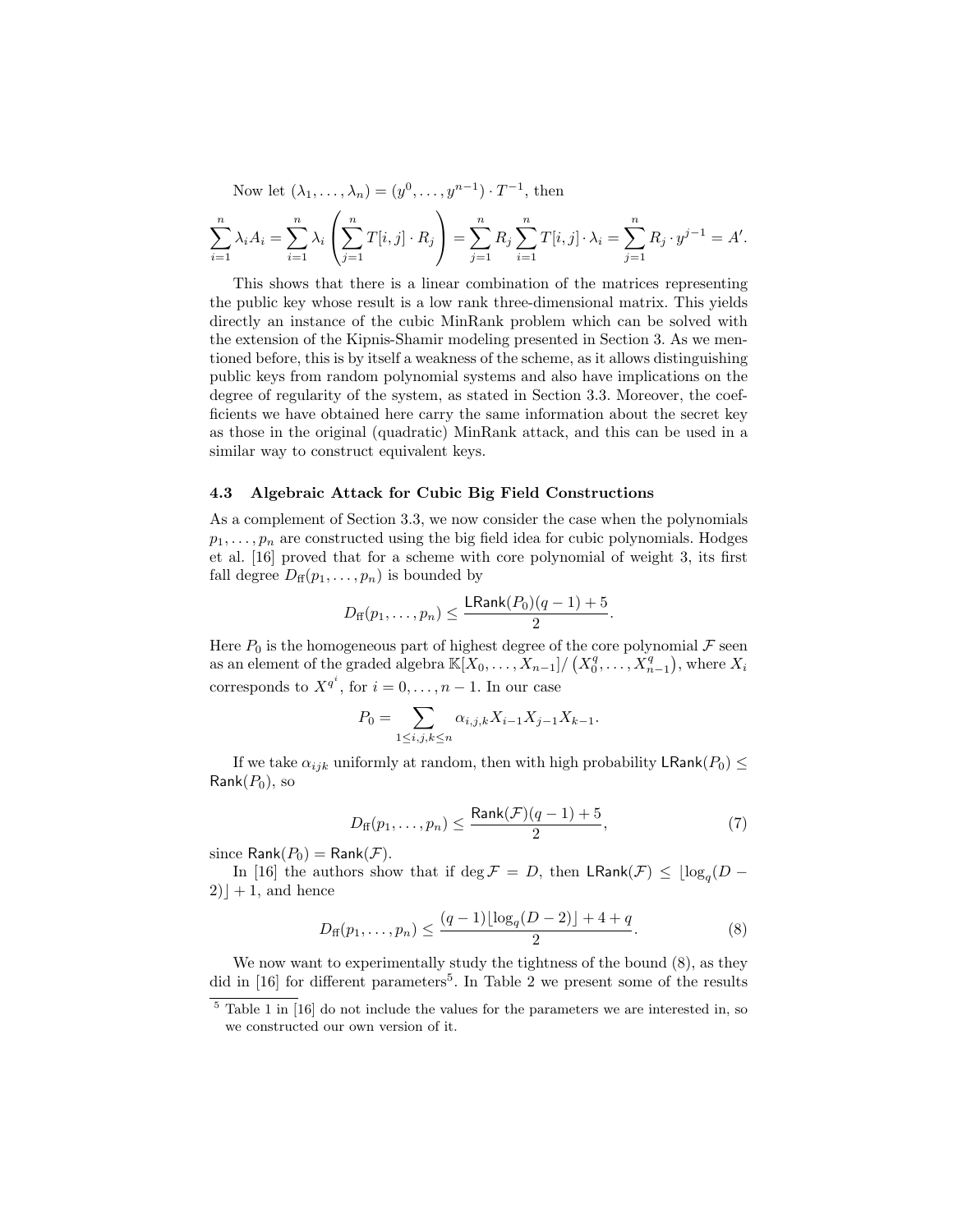obtained for different values of the parameters  $q$ ,  $n$  and  $t$ , where  $t$  is the smallest integer such that  $D \leq q^t - 1$ . The value B corresponds to the bound given by equation (8), and  $D_f$  is the first fall degree of the system for each choice of the parameters, which is read from Magma's verbose output. All the polynomials used in the attack were built as it will be explained in Section 4.1, and for all cases we have included the field equations, i.e.,  $x_i^q - x_i$  for  $i = 1, ..., n$ .

| $\boldsymbol{q}$ | τ | $\, n$ | В  | $D_{\rm ff}$ | q |   | $\, n$ | В  | $D_{\rm ff}$ | q  | t | $\, n$ | В  | $D_{\rm ff}$ |    | τ | $\it n$ | В  | $D_{\rm ff}$ |
|------------------|---|--------|----|--------------|---|---|--------|----|--------------|----|---|--------|----|--------------|----|---|---------|----|--------------|
| 5                | 3 | 8      | 8  | 8            | 7 | 3 | 8      | 11 | 10           | 11 | 3 | 8      | 17 | 13           | 17 | 3 | 8       | 26 | 17           |
| 5                | 3 | 9      | 8  | 8            | 7 | 3 | 9      | 11 | 10           | 11 | 3 | 9      | 17 | 14           | 17 | 3 | 9       | 26 | 18           |
| 5                | 3 | 10     | 8  | 8            | 7 | 3 | 10     | 11 | 10           | 11 | 3 | 10     |    | 15           | 17 | 3 | 10      | 26 | 18           |
| 5                | 4 | 8      | 10 | 9            | 7 | 4 | 8      | 14 | 10           | 11 | 4 | 8      | 22 | 13           | 17 | 4 | 8       | 34 | 17           |
| 5                | 4 | 9      | 10 | 9            | 7 | 4 | 9      | 14 | 11           | 11 | 4 | 9      | 22 | 14           | 17 | 4 | 9       | 34 | 18           |
| 5                | 4 | 10     | 10 | 10           | 7 | 4 | 10     | 14 | 12           | 11 | 4 | 10     | 22 | 15           | 17 | 4 | 10      | 34 | 18           |
| 5 <sup>1</sup>   | 5 | 8      | 12 | 9            | 7 | 5 | 8      | 17 | 10           | 11 | 5 | 8      | 27 | 13           | 17 | 5 | 8       | 42 | 17           |
| $5^{\circ}$      | 5 | 9      | 12 | 9            | 7 | 5 | 9      | 17 | 11           | 11 | 5 | 9      | 27 | 14           | 17 | 5 | 9       | 42 | 18           |
| 5 <sup>1</sup>   | 5 | 10     | 12 | 10           | 7 | 5 | 10     | 17 | 12           | 11 | 5 | 10     | 27 | 15           | 17 | 5 | 10      | 42 | 18           |

Table 2: Experimental results to study the tightness of the bound for  $D_{\rm ff}$  given by (8), for different choices of the parameters q, t and n. The value of  $D_{\rm ff}$  is read from Magma's verbose output.

We notice that the bound given by  $(8)$  is very tight for small values of q and  $t$ , and that it starts to widen considerably as  $q$  increases, and with a smaller pace as t increases. We also observe that for fixed  $q$  and  $t$ , the bound gets tighter as  $n$ increases. It is very clear that the bound needs to be improved for larger values of  $q$ .

# 5 Conclusions and Future Work

The minimum rank of a linear combination of the public polynomials is an important property of multivariate schemes. We have shown that this is still true for cubic schemes. The rank for cubic maps can be directly studied and exploited.

Many attacks have shown that it is hard to escape a low-rank when constructing quadratic encryption schemes. A high rank defect is necessary to allow decryption, leaving a low rank map exposed. Our rank analysis of cubic cryptosystems shows that low, fixed rank constructions have no chance of being secure. On the other hand, we are convinced that cubic polynomials allow more versatile constructions than quadratic, where a rank defect can help decryption but leave a rank large enough so that it does not necessarily represent a weakness.

This work is preliminary in the sense that it opens new questions. Can we construct cubic maps with a rank defect that allows decryption but leave a rank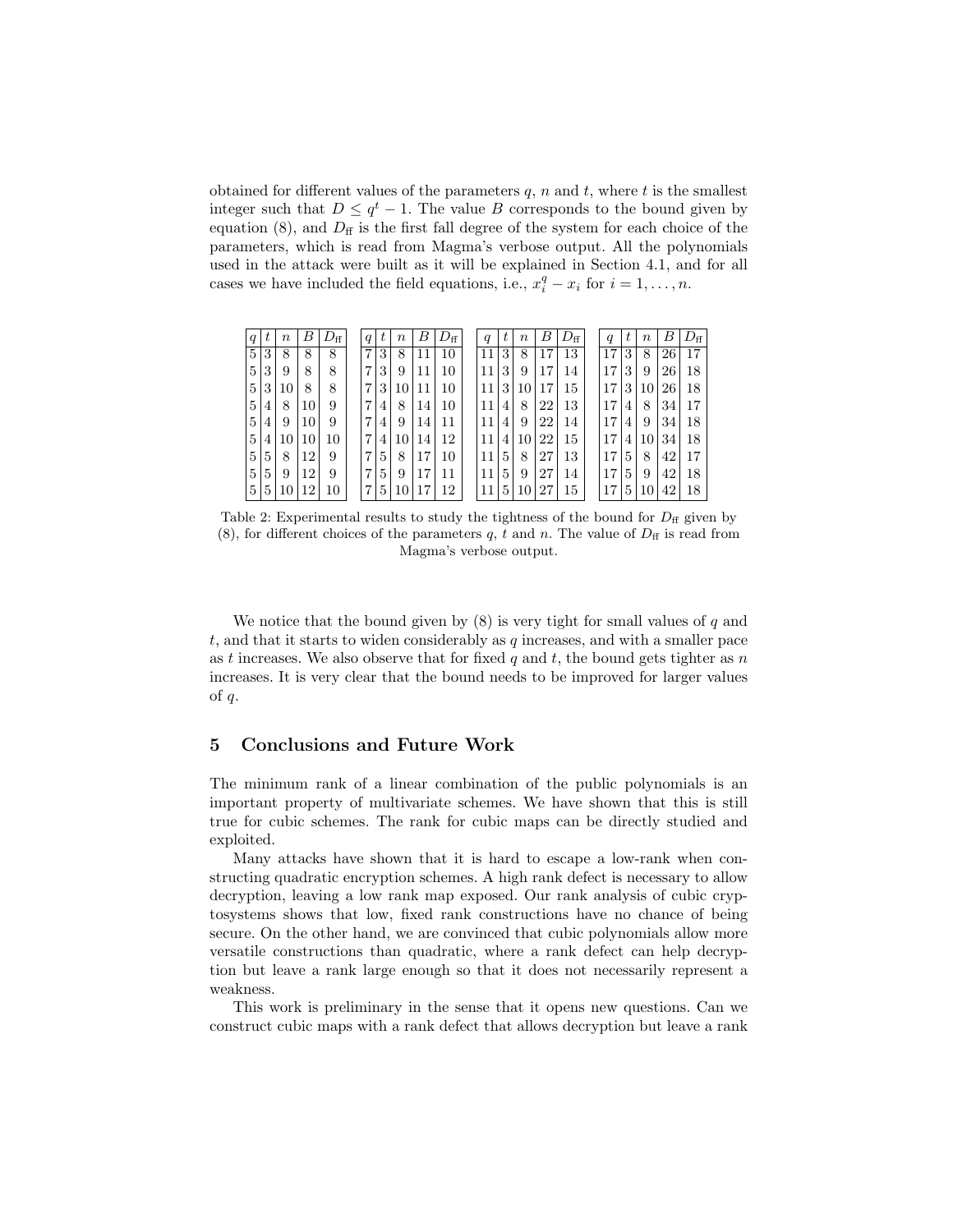large enough for security? Other algorithms to solve the cubic-min-rank problem are likely, for example based on the minors modeling or on guessing kernel vectors. The complexity of each of these approaches needs to be studied more carefully (even in the quadratic case). These attacks could also be extendable to the cases where the field has characteristic 2 or 3. Finally, the hardness of rank problems for three-dimensional matrices can be further harvest as a security assumption.

Acknowledgements: This work was partially supported by "Fondo Nacional de Financiamiento para la Ciencia, la Tecnología y la Innovación Francisco José de Caldas", Colciencias (Colombia), Project No. 111865842333 and Contract No. 049-2015.

We would like to thank Jintai Ding for very useful discussions. We would also like to thank the reviewers of PQCrypto 2018 for their constructive reviews and suggestions. And last but not least, we thank the Facultad de Ciencias of the Universidad Nacional de Colombia sede Medell´ın for granting us access to the Enlace server, where we ran most of the experiments of this paper.

# References

- 1. M. Aliasgari, M. R. Sadeghi, and D. Panario. Gröbner Bases for Lattices and an Algebraic Decoding Algorithm. In 2011 49th Annual Allerton Conference on Communication, Control, and Computing (Allerton), pages 1414–1415, Sept 2011.
- 2. M. Bardet, J.-C. Faug`ere, B. Salvy, and B.-Y. Yang. Asymptotic Behaviour of the Degree of Regularity of Semi-Regular Polynomial Systems. In MEGA 2005. Eighth International Symposium on Effective Methods in Algebraic Geometry, pages 1–14, 2005.
- 3. Luk Bettale, Jean-Charles Faugère, and Ludovic Perret. Cryptanalysis of HFE, multi-HFE and Variants for Odd and Even Characteristic. Designs, Codes and Cryptography, 69(1):1–52, Oct 2013.
- 4. J. F. Buss, G. S. Frandsen, and J. O. Shallit. The Computational Complexity of Some Problems of Linear Algebra. Journal of Computer and System Sciences,  $58(3):572 - 596, 1999.$
- 5. Chia-Hsin Owen Chen, Ming-Shing Chen, Jintai Ding, Fabian Werner, and Bo-Yin Yang. Odd-Char Multivariate Hidden Field Equations. IACR Cryptology ePrint Archive, 2008:543, 2008.
- 6. Jintai Ding and Timothy J. Hodges. Inverting HFE Systems is Quasi-Polynomial for All Fields. In Phillip Rogaway, editor, Advances in Cryptology – CRYPTO 2011, volume 6841 of Lecture Notes in Computer Science, pages 724–742. Springer Berlin Heidelberg, 2011.
- 7. Jintai Ding, Albrecht Petzoldt, and Lih-chung Wang. The cubic simple matrix encryption scheme. In Michele Mosca, editor, Post-Quantum Cryptography, pages 76–87, Cham, 2014. Springer International Publishing.
- 8. Daniel Escudero. Groebner Bases and Applications to the Security of Multivariate Public Key Cryptosystems. Available online at http://cs.au.dk/~escudero/ files/TDG.pdf, 2016. Accessed: 2017-11-25.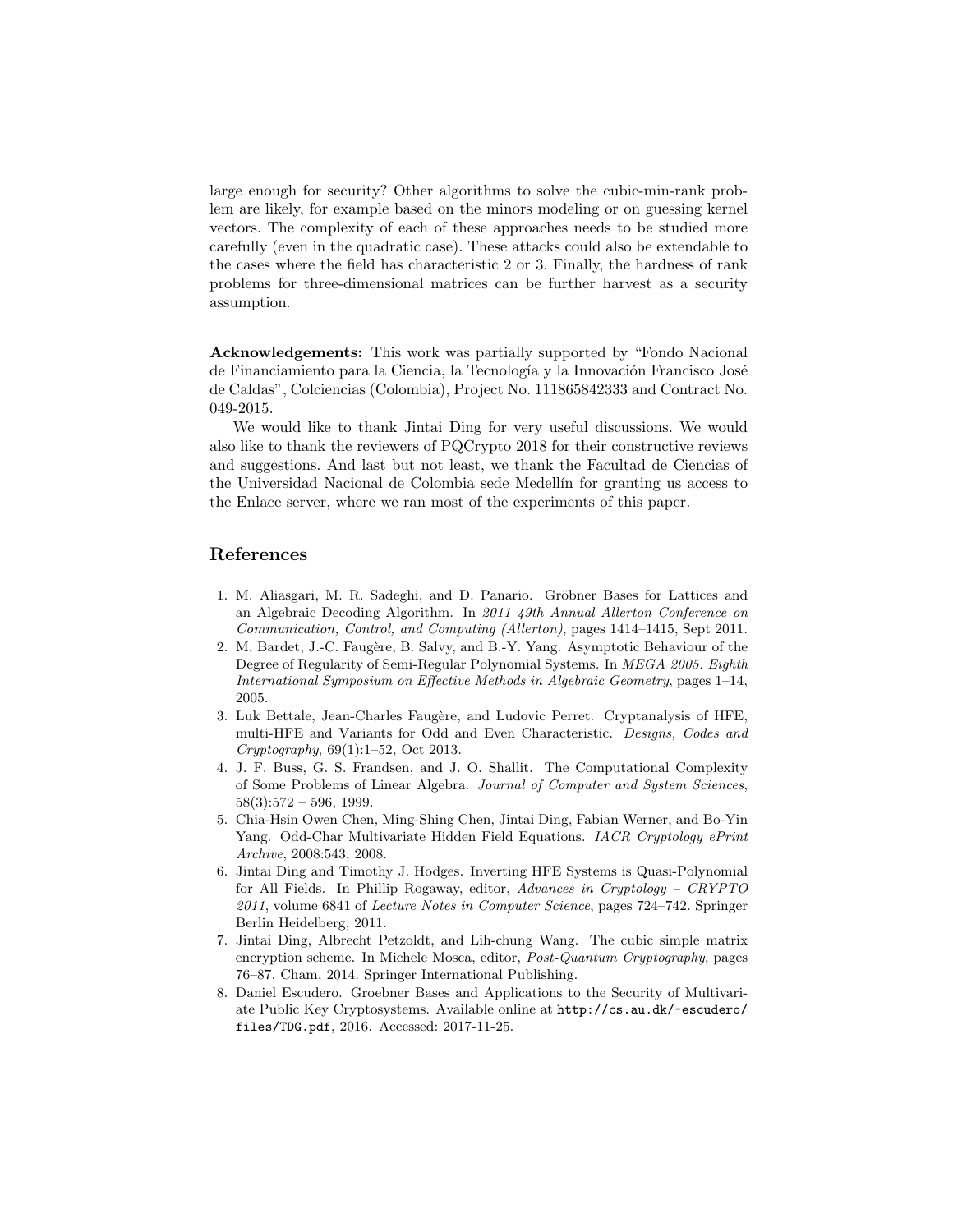- 9. J.-C. Faugère, M. S. El Din, and P.-J. Spaenlehauer. Gröbner bases of bihomogeneous ideals generated by polynomials of bidegree (1,1): Algorithms and complexity. Journal of Symbolic Computation,  $46(4):406 - 437$ , 2011.
- 10. Jean-Charles Faugère. A New Efficient Algorithm for Computing Gröbner Bases  $(F_4)$ . J. Pure Appl. Algebra, 139(1-3):61–88, 1999. Effective methods in algebraic geometry (Saint-Malo, 1998).
- 11. Jean Charles Faugère. A New Efficient Algorithm for Computing Gröbner Bases Without Reduction to Zero (f5). In Proceedings of the 2002 International Symposium on Symbolic and Algebraic Computation, ISSAC '02, pages 75–83, New York, NY, USA, 2002. ACM.
- 12. Jean-Charles Faugère, Françoise Levy-dit Vehel, and Ludovic Perret. Cryptanalysis of Minrank. In Advances in Cryptology – CRYPTO 2008, pages 280–296, Berlin, Heidelberg, 2008. Springer Berlin Heidelberg.
- 13. Louis Goubin and Nicolas T. Courtois. Cryptanalysis of the TTM Cryptosystem, pages 44–57. Springer Berlin Heidelberg, Berlin, Heidelberg, 2000.
- 14. Yasufumi Hashimoto. Multivariate Public Key Cryptosystems, pages 17–42. Springer Singapore, Singapore, 2018.
- 15. Christopher J. Hillar and Lek-Heng Lim. Most Tensor Problems are NP-Hard. J. ACM, 60(6):45:1–45:39, November 2013.
- 16. Timothy J. Hodges, Christophe Petit, and Jacob Schlather. First Fall Degree and Weil Descent. Finite Fields Appl., 30:155–177, November 2014.
- 17. Thomas D. Howell. Global properties of tensor rank. Linear Algebra and its Applications,  $22(Supplement C):9 - 23, 1978.$
- 18. Aviad Kipnis and Adi Shamir. Cryptanalysis of the HFE Public Key Cryptosystem by Relinearization, pages 19–30. Springer Berlin Heidelberg, Berlin, Heidelberg, 1999.
- 19. Joseph B. Kruskal. Three-way arrays: rank and uniqueness of trilinear decompositions, with application to arithmetic complexity and statistics. *Linear Algebra* and its Applications, 18(2):95 – 138, 1977.
- 20. Joseph M Landsberg. Tensors: geometry and applications, volume 128 of Graduate Studies in Mathematics. American Mathematical Society, 2012.
- 21. Rudolf Lidl and Harald Niederreiter. Finite fields, volume 20 of Encyclopedia of Mathematics and its Applications. Cambridge University Press, Cambridge, second edition, 1997. With a foreword by P. M. Cohn.
- 22. Rusydi H. Makarim and Marc Stevens. M4GB: An Efficient Gröbner-Basis Algorithm. In Proceedings of the 2017 ACM on International Symposium on Symbolic and Algebraic Computation, ISSAC '17, pages 293–300, New York, NY, USA, 2017. ACM.
- 23. Tsutomu Matsumoto and Hideki Imai. Public Quadratic Polynominal-Tuples for Efficient Signature-Verification and Message-Encryption. In Eurocrypt, volume 88, pages 419–453. Springer, 1988.
- 24. Dustin Moody, Ray Perlner, and Daniel Smith-Tone. An Asymptotically Optimal Structural Attack on the ABC Multivariate Encryption Scheme, pages 180–196. Springer International Publishing, Cham, 2014.
- 25. Dustin Moody, Ray Perlner, and Daniel Smith-Tone. Improved attacks for characteristic-2 parameters of the cubic abc simple matrix encryption scheme. In Tanja Lange and Tsuyoshi Takagi, editors, Post-Quantum Cryptography, pages 255–271, Cham, 2017. Springer International Publishing.
- 26. Dustin Moody, Ray Perlner, and Daniel Smith-Tone. Key recovery attack on the cubic abc simple matrix multivariate encryption scheme. In Roberto Avanzi and